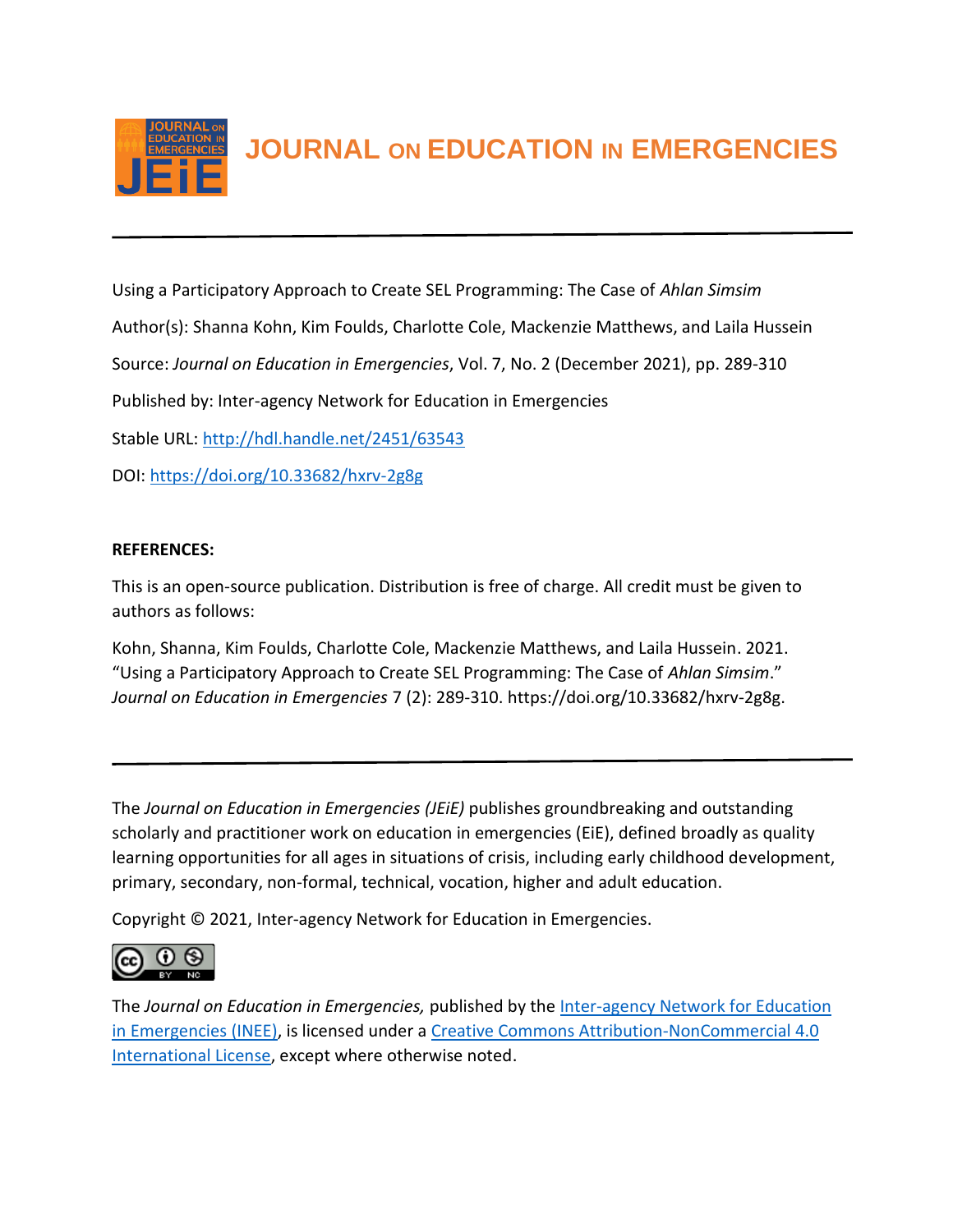# USING A PARTICIPATORY APPROACH TO CREATE SEL PROGRAMMING: THE CASE OF *AHLAN SIMSIM*

**Shanna Kohn, Kim Foulds, Charlotte Cole, Mackenzie Matthews, and Laila Hussein**

#### **ABSTRACT**

*This paper highlights the use of a participatory, trauma-informed approach in the creation of* Ahlan Simsim*, a Sesame Street television program for the Middle East, and asserts the importance of using a participatory approach to designing culturally relevant social and emotional learning (SEL) content.* Ahlan Simsim *is a component of a larger initiative of the same name, which was created by Sesame Workshop and the International Rescue Committee and funded by the MacArthur and LEGO foundations. This program brings early learning and nurturing care to children and families affected by the Syrian crisis through a combination of mass media and direct service programming. In this article, we present a review of the research and consultations Sesame Workshop conducted with local communities and local child-development experts in Iraq, Jordan, Syria, and Lebanon from August to November 2018. Sesame Workshop's aim was to identify and refine the television program's focus area and to create locally relevant, trauma-informed content that draws from SEL strategies that resonate most and have the greatest impact with audiences in the Syrian response region. We argue that, for SEL programming to achieve maximum impact, it is critical that program designers develop socialemotional frameworks for children from the ground up by working with local caregivers and practitioners.*

Received October 17, 2019; revised March 17, 2020, June 29, 2020, and August 3, 2020; accepted November 2, 2020; electronically published December 2021.

*Journal on Education in Emergencies,* Vol. 7, No. 2

Copyright © 2021 by the Inter-agency Network for Education in Emergencies (INEE). ISSN 2518-6833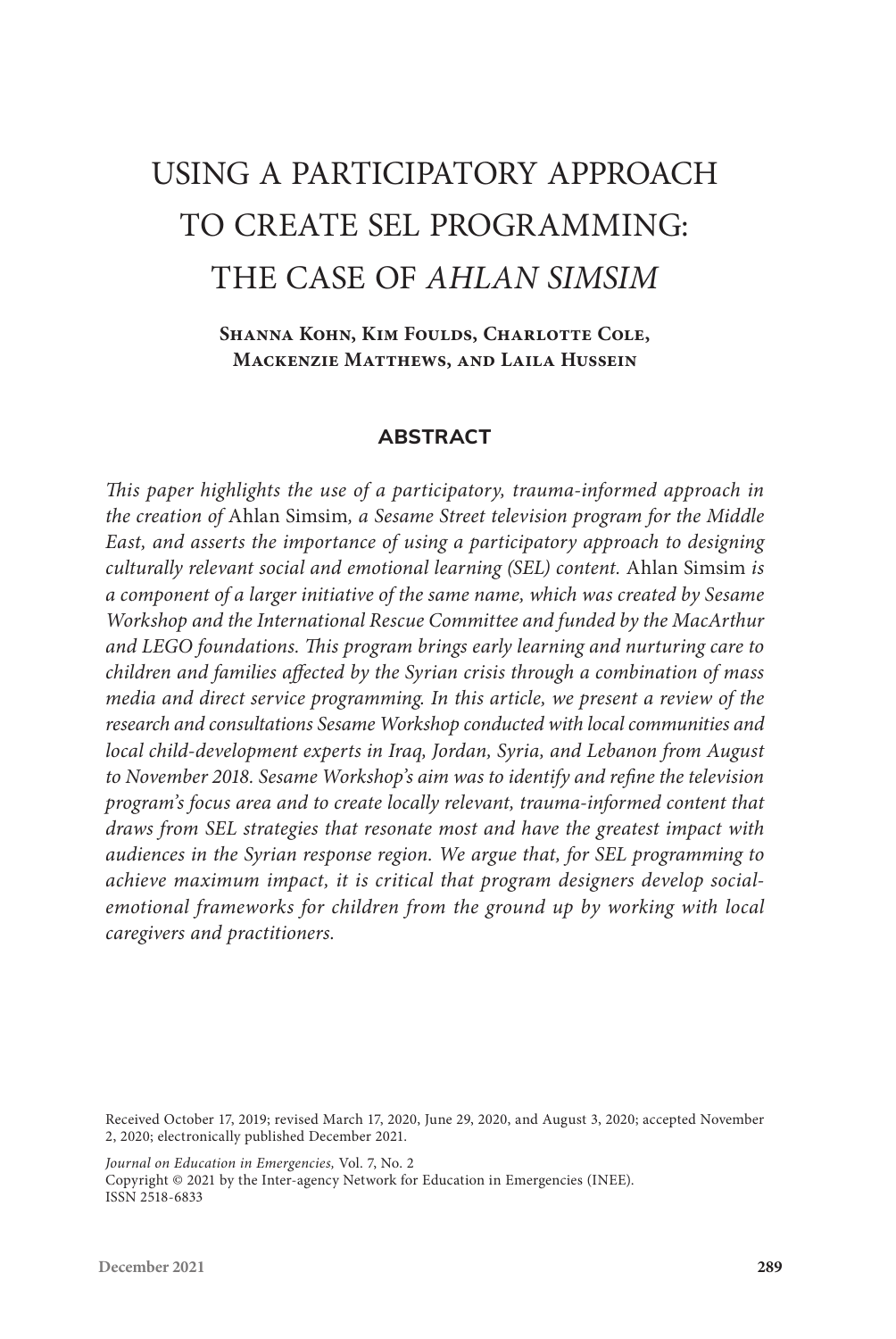#### **KOHN ET AL.**

## **INTRODUCTION**

The value of social and emotional learning (SEL) programming cannot be overstated. Research shows that SEL programs help children build skills that are critical to resilience, healing, and coping with long-term exposure to trauma (Umiltà et al. 2013) and can enhance children's academic outcomes by providing them with tools that help them focus, regulate their emotions, and cope with stress (Durlak et al. 2011). The importance of SEL interventions for children who have experienced violent conflict is particularly pronounced. Research on children in war zones has shown that exposure to traumatic events is strongly associated with physical and mental health outcomes, and that experiencing five or more traumatic events triples the risk of having psychiatric disorders and posttraumatic stress (Panter-Brick et al. 2009; Shonkoff et al. 2012). These effects are particularly acute in the first years of a child's life, when the brain is undergoing its most rapid development, making it extremely sensitive to environmental influence.

In order for SEL programming to resonate most fully with its beneficiaries and have the greatest impact, it is critical to take a participatory approach to the development of such programs (Cornwall 2002; Tufte and Mefalopulos 2009). The INEE Minimum Standards for Education dictate that community members should participate "actively, transparently and without discrimination" (INEE 2010, 22) in the design and analysis of education responses. The Nurturing Care Framework, an accepted approach to ECD in the humanitarian community, advises that, "when families feel valued, and when they are involved in [a] programme's design and delivery, they are likely to be more successful and to sustain their efforts" (World Health Organization, UNICEF, and World Bank 2018, 38).

Equally important to program design is acknowledging the effects of trauma. Studies show that the persistent stress common in humanitarian settings can affect children's outcomes later in life (Jabbar and Zaza 2014; Britto et al. 2016; Bouchane et al. 2018). Sesame Workshop employs what the US Department of Health and Human Services Substance Abuse and Mental Health Services Administration (2014) refers to as a trauma-informed approach that is aware of the widespread effects trauma has on children, recognizes the signs and symptoms, and responds by integrating knowledge of trauma into its program content and practices and actively resists retraumatization.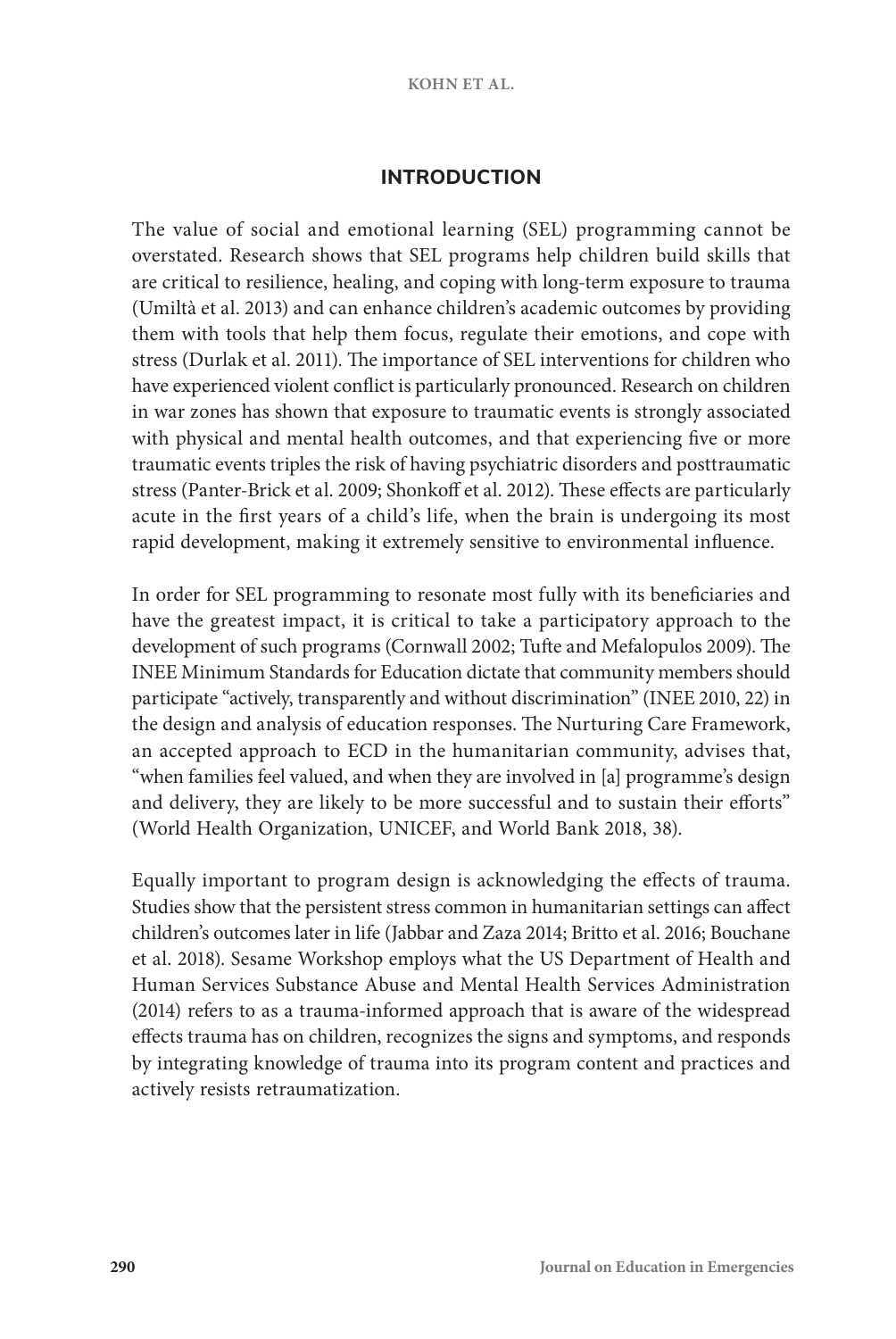Despite evidence of the importance of SEL programming for young children affected by conflict and displacement, as well as recommendations for using a participatory, trauma-informed approach to program design and delivery, few programs for early childhood development (ECD) in emergencies focus on SEL, and even fewer engage local communities meaningfully in their content development (Measham et al. 2014). Short project timeframes (typically six months to one year), insufficient funds, and the emergency nature of the work contribute to this lack. However, while project timelines may be short, the impact of displacement is far from short term; refugees today are displaced on average for 10 to 26 years (World Bank 2016). Therefore, it is critical that funders of education in emergencies programs and the organizations delivering such programs recognize the detrimental effects conflict and displacement have on children's mental health and direct their resources toward culturally relevant SEL programming that resonates with its intended audience.

Using research conducted with local communities and experts to inform curriculum design and the production of educational television programs is key to Sesame Workshop's international coproduction model, as is seeking advice on program content from local child-development experts (Cole 2016). The founders of Sesame Workshop developed and led this approach, now known as the Sesame Workshop Model (Cooney 1966; Lesser 1974). In this article, we outline Sesame Workshop's process for adapting a participatory approach to creating television and digital programming in the context of the Syrian response. We illustrate how taking a participatory approach helped us identify SEL as a critical focus for *Ahlan Simsim* and helped us to create a culturally relevant, trauma-informed television program. We also highlight the importance of program developers checking their assumptions and developing SEL programs from the ground up in order to have the maximum impact.

## **OVERVIEW OF THE AHLAN SIMSIM PROGRAM**

Nearly 71 million people are currently displaced worldwide, and nearly half of them are children. Some four million Syrian children in the Syrian response region—one-half of all Syrian children—have been born since the war began (UNICEF 2018). The healthy cognitive, social, and emotional development of displaced children living in Jordan, Lebanon, Iraq, and Syria is particularly at risk, due to the lack of access to early childhood care and education. These effects are not limited to children who have been displaced; children living in host communities, particularly in low-income areas and those with limited access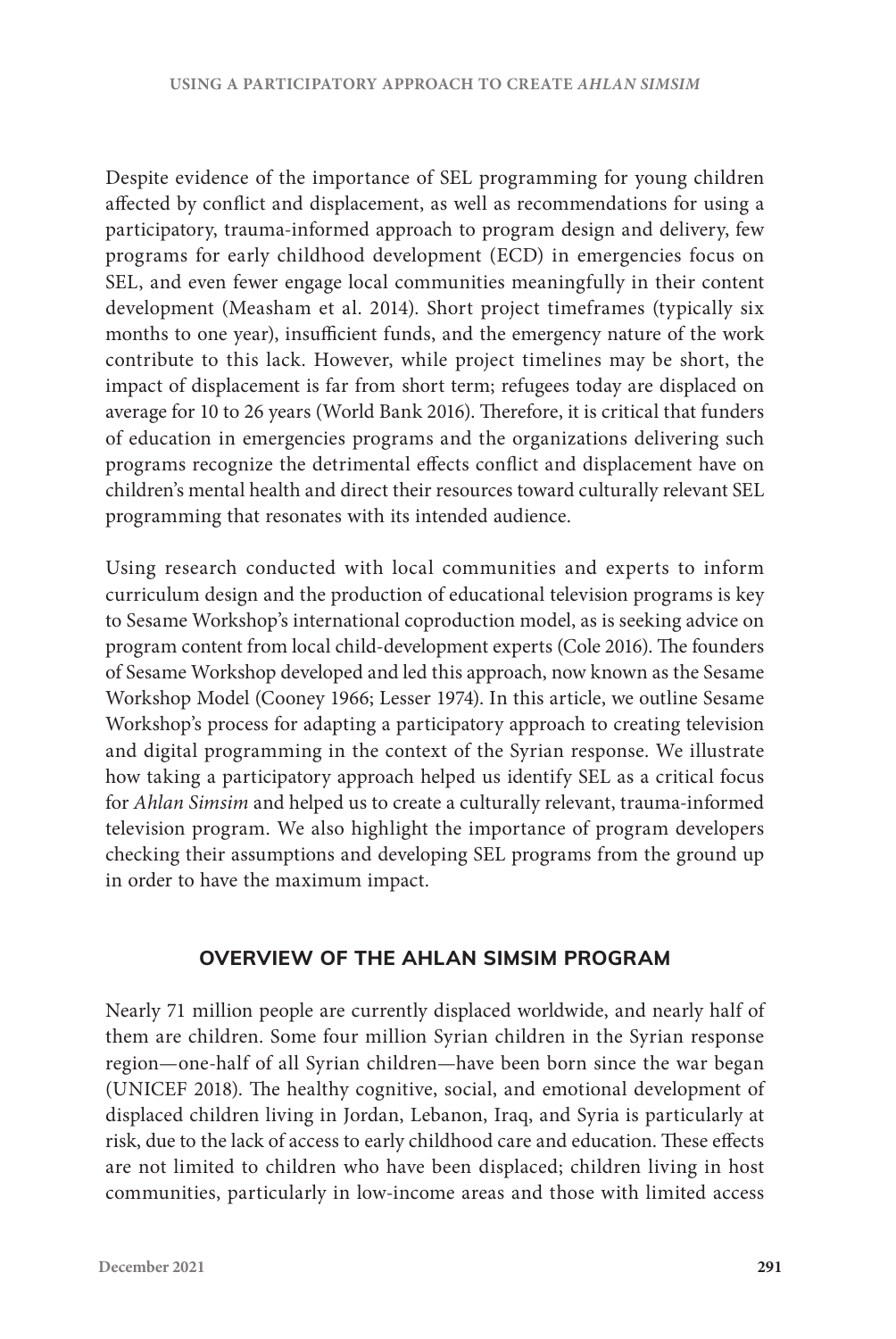#### **KOHN ET AL.**

to ECD services, are also missing important opportunities. Children who have adverse experiences are at severe risk for impairments that will follow them throughout their lives, including poor physical and mental health, cognitive deficits, and reduced earnings (Felitti et al. 1998; Lahiri, van Ommeren, and Roberts 2017; Measham et al. 2014; Forman-Hoffman et al. 2013; Cook et al. 2017).

In response to this crisis, in December 2017, the MacArthur Foundation awarded Sesame Workshop and the International Rescue Committee (IRC) a 100&Change grant to bring early childhood care and education to millions of children living in the Syrian response region. This initiative, Ahlan Simsim, offers direct ECD services through classrooms, community centers, social-protection programs, health clinics, and other spaces frequented by children and families. These services are complemented by culturally relevant video content offered on broadcast and digital platforms. The program, which uses the Nurturing Care Framework, highlights two key pillars: offering children opportunities for early learning, and providing responsive caregiving (World Health Organization, UNICEF, and World Bank 2018). Ahlan Simsim also integrates the three other aspects of the Nurturing Care Framework—good health, adequate nutrition, and security and safety—into the IRC's existing early childhood health and child-protection programs.

At the moment, less than 3 percent of the global humanitarian budget goes to education, and only a fraction of that goes to early childhood programming (UNESCO 2017). This means that there is insufficient support for the youngest children living in emergency contexts. Television programming, when carefully crafted to ensure its cultural relevance, has the ability to make up for this lack by presenting characters and scenarios that reflect these children's lived experiences. This in turn helps to shift the knowledge, attitudes, and behaviors of children and families at a fraction of the cost of many humanitarian response models (Mares and Pan 2013). The IRC's direct services programming, which takes a research-based approach to providing children and caregivers with facilitated instruction, has the ability to provide children and the adults who care for them with engaging, play-based programming that meets their specific needs. This combined approach to providing ECD services—using the reach and resonance of culturally relevant and trauma-informed mass media and the deep impact of direct service programming—holds great promise. Through the production of evidence-based, participatory models for ECD programming that combine the power of television and direct services and are operationally successful at scale, Ahlan Simsim offers a new model for ECD programming in humanitarian response settings.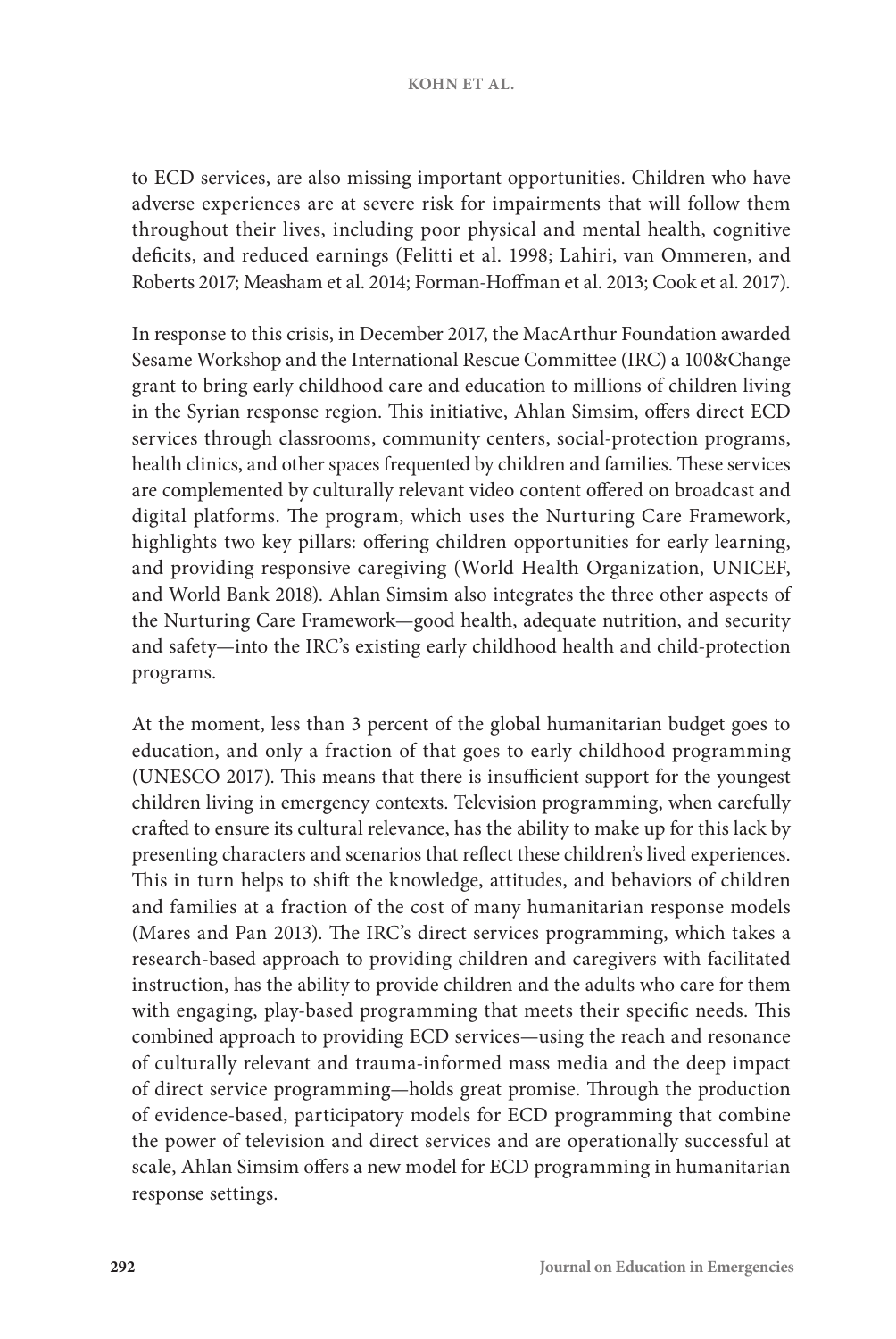#### **Supporting Positive Childhood Development through Television**

A foundational element of Ahlan Simsim's work is the creation of *Ahlan Simsim,* an Arabic-language version of *Sesame Street* for children ages three to eight who are living in Syria, Iraq, Jordan, Lebanon, and the broader Middle East. Broadcast and digital platforms are formidable ways to deliver quality content at scale in the region, as household television access exceeds 90 percent in all four countries (Melki et al. 2012; Sweis and Baslan 2013; MICT 2014; Wagner, Glioti, and Hussein 2021).1 One survey of Syrians living in their home country and Syrian refugees living in Jordan, Lebanon, and Turkey found that satellite television is almost ubiquitous—even in the refugee camps (MICT 2014). Mobile phone access is also high, exceeding 70 percent in Lebanon, 50 percent in Syria, 60 percent in Iraq, and nearly 70 percent in Jordan (GSMA 2019).

There are several factors beyond the benefits of scale and cost efficiency that make television programs, particularly Sesame Workshop programs, a unique platform for promoting children's positive outcomes. The first is their ability to promote representation. Because Sesame Workshop's model includes community-based research and the participation of local stakeholders, our programs introduce children to characters, scenes, and stories that reflect their own lives and experiences. Meaningful representation has been shown to have a powerful impact on children's self-esteem (Martins and Harrison 2012). Because of this connection, the program characters garner children's affection and empathy, which promotes recall of the educational messaging they promote. Second, television programs have the ability to influence behavior. In keeping with social learning theory (Bandura 1962) and the theoretical underpinning of entertainment education (Singhal and Rogers 1999), the program can support not just imitation but the application of much-needed skills. Finally, television has the ability to affect the multiple levels of influence in a child's life. Drawing from social and behavioral change communication concepts and grounded in Bronfenbrenner's (1979) social ecological model, Sesame Workshop's programs target individual children and also address the greater influences (e.g., family and peer networks, community, and social and cultural structures) that affect a child's growth and development. Media too are a part of a child's broader cultural ecosystem, and one strength of the Sesame Workshop model is its appeal to and ability to encourage the

While these citations refer to penetration rates before the conflict in Syria began, smaller-scale media landscape studies conducted by Sesame Workshop suggest that the rates remain similar.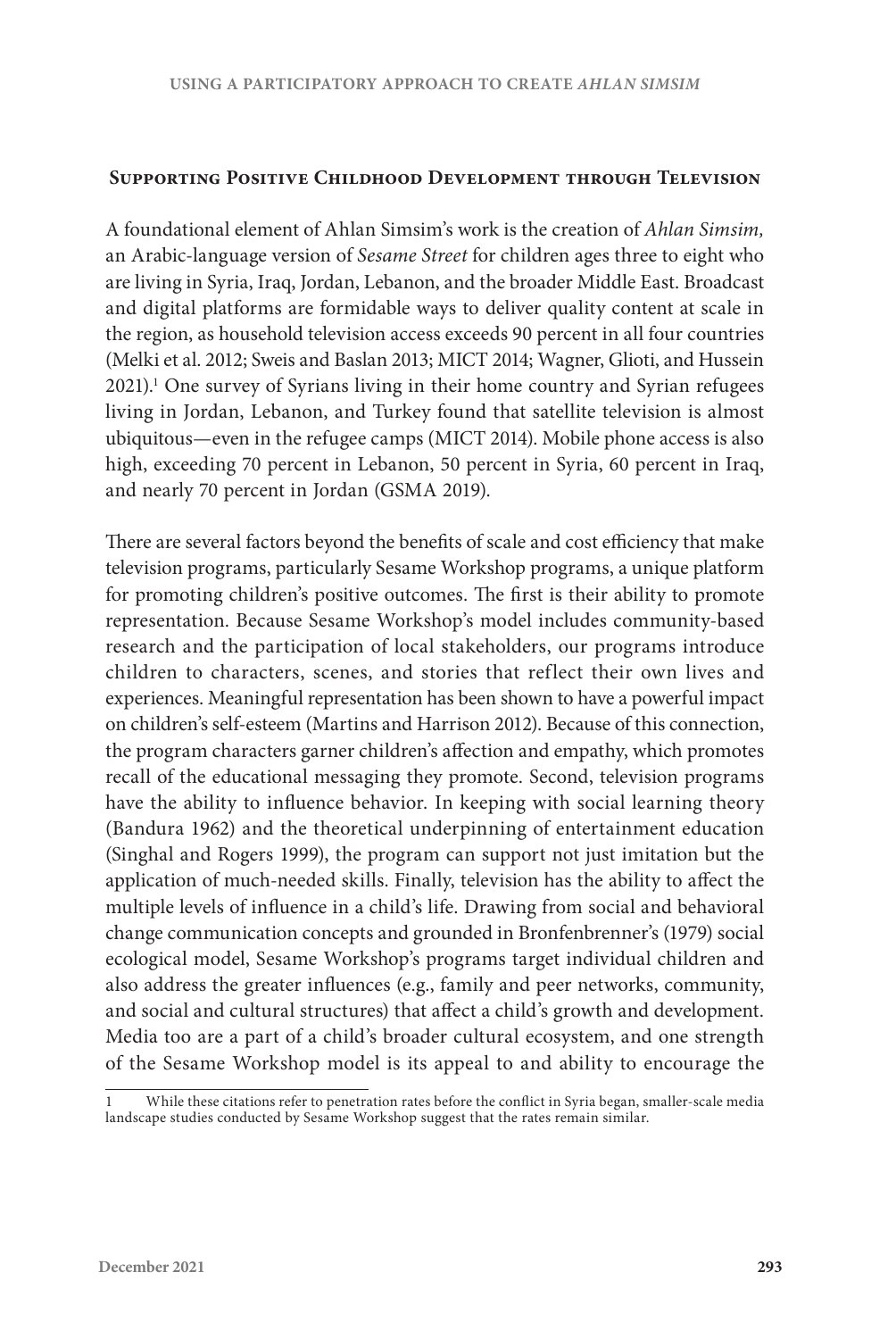adults in children's lives to adopt a model of responsive care. Since its inception, *Sesame Street*'s creators have intentionally included celebrities, music, and humor to engage adults as well as children because they believed, accurately, that a child would learn more if an adult was engaged with them.

## **Use of a Participatory Approach in the Creation of** *Ahlan Simsim*

As with all Sesame Workshop coproductions, the development of *Ahlan Simsim* began with research and consultation on the ground. Recognizing the important role caregivers and cultural context play in a child's early development (Bronfenbrenner 1979; Lagercrantz 2016), Sesame Workshop deliberately turned to caregivers, practitioners, and children living in the region to inform the curriculum design for season one. This participatory approach helped Sesame Workshop identify critical focus areas for *Ahlan Simsim* and helped us create a culturally appropriate and locally resonant product.

Below we report on our development process for *Ahlan Simsim,* and on key findings from each arm of the participatory approach: a needs assessment, consultation with expert advisors, work with online research communities, and a formative study of children's emotional literacy (see Appendix).<sup>2</sup> We used these studies to ensure that we included the voices of relevant communities in the program development and design.

## **Needs Assessment Findings: The Need for Support with SEL Skills**

Sesame Workshop begins the development of any new television production with a needs assessment to evaluate the existing gaps for young children in a given context, as articulated by their caregivers and practitioners (Foulds et al. 2021) We conducted the *Ahlan Simsim* needs assessment in Jordan, Lebanon, Iraq, and Syria in August 2018 to help us understand the joys and challenges of being a parent of a child three to eight years old in that region, to identify parents' trusted advisors, and to determine which issues they sought advice for. We also

<sup>2</sup> Our online research communities were a group of displaced Syrians and host community families living in Iraq, Jordan, and Lebanon, whom we invited to participate in quarterly 30-minute research panels covering a range of topics, such as various aspects of brand awareness, feedback on delivery mechanisms, and reactions to preliminary concepts under development for the television show. All participating families had consistent access to a smartphone and could participate in as many of the research panels as they liked. They received an honorarium for their participation to cover their mobile data usage and time. The Appendix includes an overview of the needs assessment, online research communities, and formative research we conducted. While a consultation with expert advisors was part of this participatory approach, we have limited our definition of research in this article to our engagement with *Ahlan Simsim*'s direct users.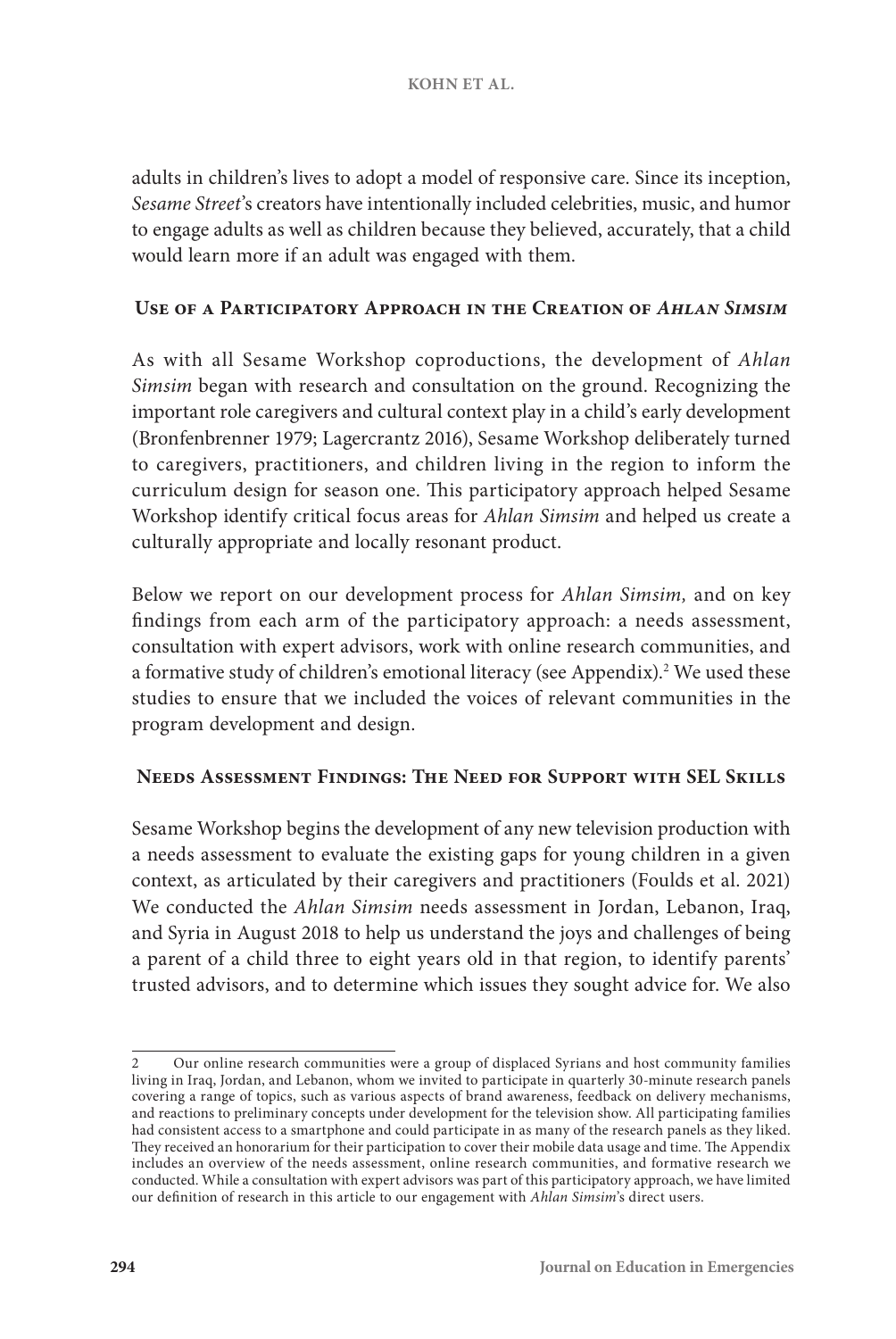asked caregivers' and practitioners' opinion on potential focus topics for a new television show for children.<sup>3</sup>

In response to questions on parenthood and parenting challenges, caregivers reported that the best parts of being a parent were the feeling of parenthood, being responsible for children's wants and needs, giving and receiving love and compassion from their kids, and watching their children grow. The caregivers reported that the most difficult elements of being a parent were being unable to fulfill their children's needs because of financial issues, securing safe living conditions in current circumstances and/or an uncertain security situation, responsibility, single parenthood, and dealing with siblings' different personalities.

The caregivers most commonly reported seeking parenting guidance on children's health issues, discipline and managing children's behavior, parenting methods and childrearing, and schooling issues.

The caregivers were excited about the prospect of a new children's television show and expressed the need for a program that would reflect cultural values and teach children a range of skills, attitudes, and information. When asked what topics they would like a new television show for children to focus on, caregivers in the region said they wanted literacy and numeracy in Arabic and English, and a range of other skills. They emphasized the need for a particular focus on social-emotional skills, including respecting others, good manners, teamwork and cooperation, sharing and helping, expressing feelings and emotions, self-confidence, forgiveness, dealing with differences, honesty, and communication skills. Caregivers' articulation of the specific need for help in teaching social-emotional skills was likely connected to the increased stress of living in environments of conflict and crisis.

Practitioners' ideas about topics for a new children's television show echoed many of the caregivers' recommendations, although the practitioners prioritized socialemotional skills over academic skills. They recommended that the series focus on principles and values, health and hygiene, environmental conservation, critical thinking and decisionmaking, communication skills and expressing feelings and emotions, the importance of attending and staying in school, technology skills, social skills (e.g., mutual respect and understanding, self-confidence, selfregulation, and making friends), self-protection from sexual harassment, rejecting violence, and literacy, numeracy, and language arts (Arabic and English).

<sup>3</sup> We use "parent" and "caregiver" interchangeably throughout this paper to refer to a child's primary caregiver.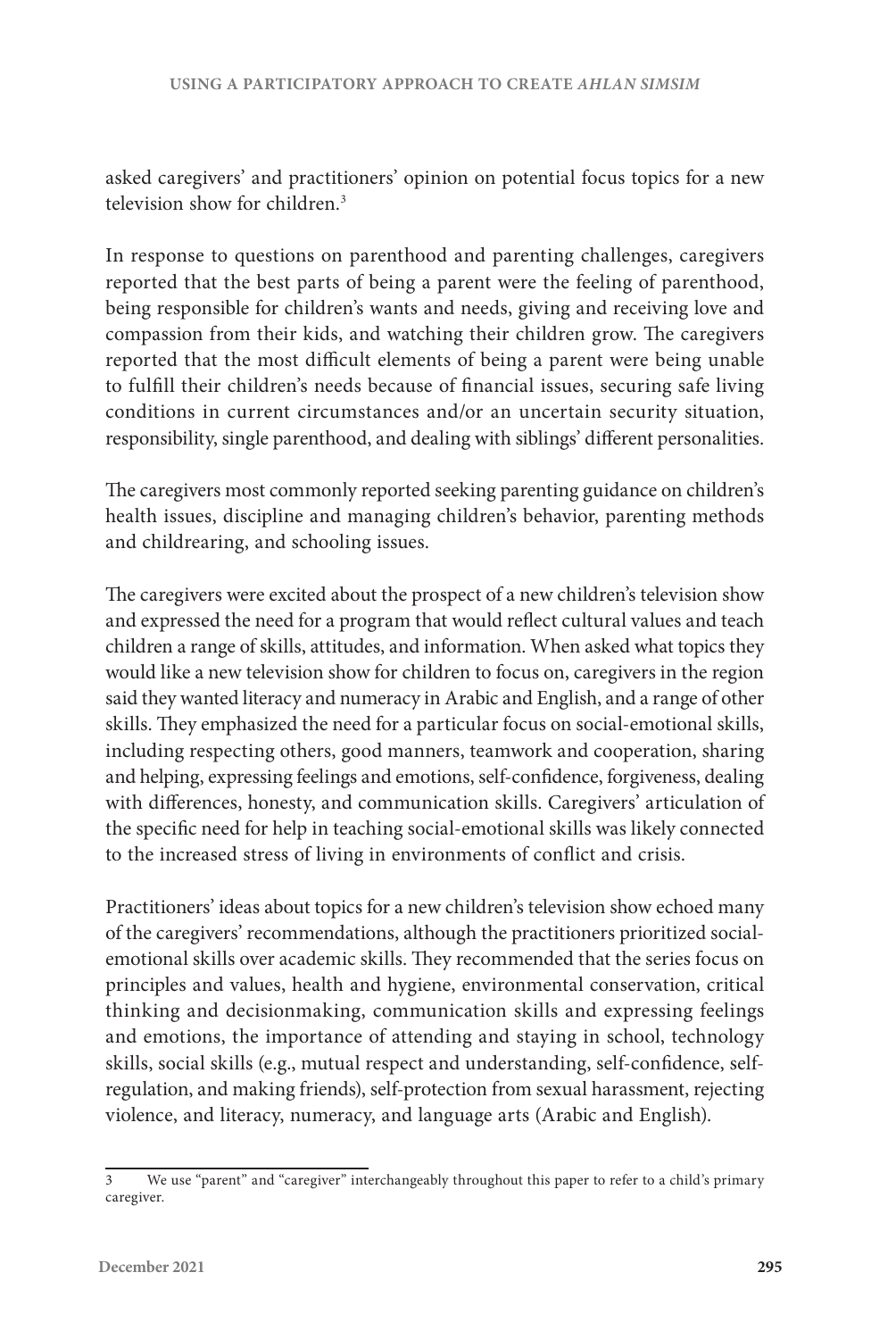The *Ahlan Simsim* needs assessment with caregivers and practitioners yielded this most important takeaway: children in the Syrian response region need SEL above all else. The needs assessment also highlighted the importance of considering the sensitivities of children who have experienced trauma when we created the content. With this in mind, we proceeded with the next stage of our development process—the educational content seminar—with a commitment to a traumainformed approach and a sharper focus on SEL as the critical focus of our show.

#### **Feedback from Expert Advisors**

In September 2018, following our decision to focus the *Ahlan Simsim* content on SEL, we refined our curricular approach by meeting with education advisors, including academics, practitioners, psychologists, and trauma, risk, and resilience specialists. These meetings, which took place in Amman, Jordan, and Beirut, Lebanon, included advisors from Syria and Iraq. They stated that identifying and regulating emotions was a skill gap among children three to eight years old who were living in Jordan, Lebanon, Syria, and Iraq—in particular among children who had experienced trauma.

We heard repeatedly from advisors that the emotional vocabularies of children in the region are often limited to two to three words to describe the broad range of human emotion. Beyond what we know from the research on exposure to traumatic events and the strong association with physical and mental health outcomes (Panter-Brick et al. 2009; Shonkoff et al. 2012), it is worth noting that limited engagement with the terminology of emotions may be a behavior learned from caregivers who experienced trauma during their own development.<sup>4</sup> Children learn by observing and interacting with those around them, beginning at a very early age; consequently, their own ability to process and express emotions may be affected. We also heard that expressing emotion is typically limited to two behaviors: a deadpan or flat affect, and a physical, sometimes violent reaction, particularly among children who have experienced trauma (Cole et al. 2018).

The trauma, risk, and resilience specialists speaking at the workshops articulated specific considerations for children who have experienced certain adverse experiences, such as violence and displacement. For example, when we introduced one of the common strategies we use with populations in the United States who

<sup>4</sup> The Lebanese Civil War (1975-1990), the conflict in Iraq (2003-present), and various conflicts involving Jordan over the last several decades have affected the lives of parents with children in our target age group, including the way they understand, respond to, and cope with feelings. Disassociation from intense emotions, particularly during periods of severe stress and trauma, is itself a coping strategy.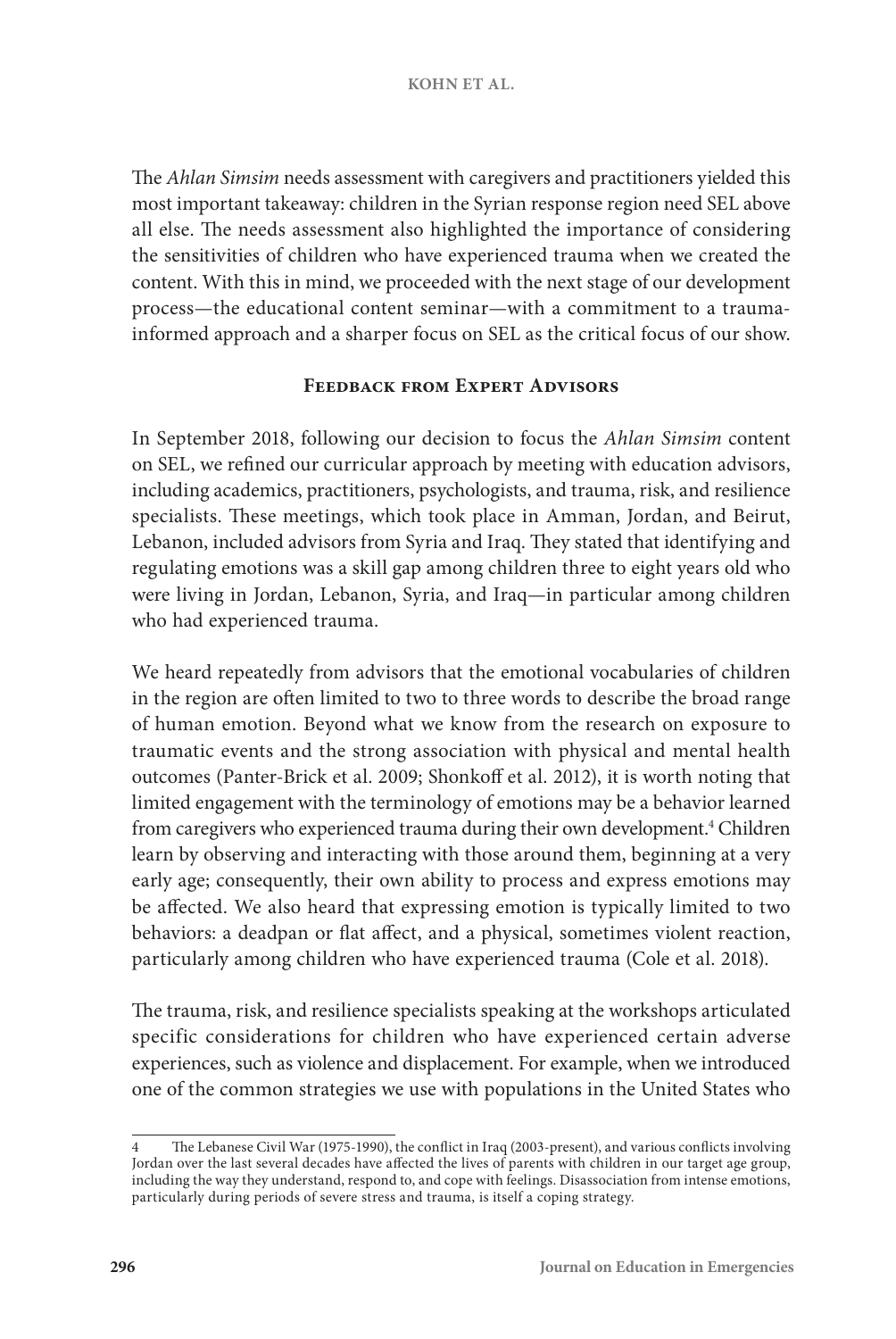have experienced trauma—"Imagine a safe space"—the advisors pointed out that imagining a safe space could be retraumatizing for displaced children if the place they imagine is the home they have lost. They also explained that imagining a safe space requires a level of abstract thinking that is too advanced for children who have experienced developmental delays due to trauma. The advisors noted that trauma affects people of any age at a basic and sensory level and can also impact speech. They encouraged us to model nonverbal and sensory modes of expression, such as using music, colors, and shapes to portray various feelings. Finally, the specialists advised us not to underestimate the importance of giving the children a fun and entertaining respite from lives that for many of them are very stressful. Children need to play to learn, yet many children living in emergency contexts have limited opportunity to do so. They advised that a Sesame Street experience that gives children permission to be playful, joyful, and hopeful would do much to support their positive development.

## **The Importance of Identifying and Regulating Emotions**

After receiving the advisors' guidance, we returned to the caregivers to gain a better understanding of their ideas about the importance of identifying and regulating emotions. We also asked the caregivers to identify which terms for emotions were the easiest and most challenging for their children to comprehend, and which emotions children express most often.

The caregivers put a high priority on their children's ability to understand and regulate their emotions. A large number of the caregivers reported that they believe in the power of television shows to support their children's development because they said their children often imitate what they see on television. The caregivers also felt that an educational television show could give their children an opportunity to learn while also having fun.

When presented with a set of basic emotions (based on Shaver et al. 2001) and asked about the highest and lowest priority emotions for the show to address, the caregivers reported that

- the top three emotions their children were already familiar with, in descending order, were happiness, anger, and caring;
- the top two emotions that would be unfamiliar to their children, in descending order, were jealousy and awe; and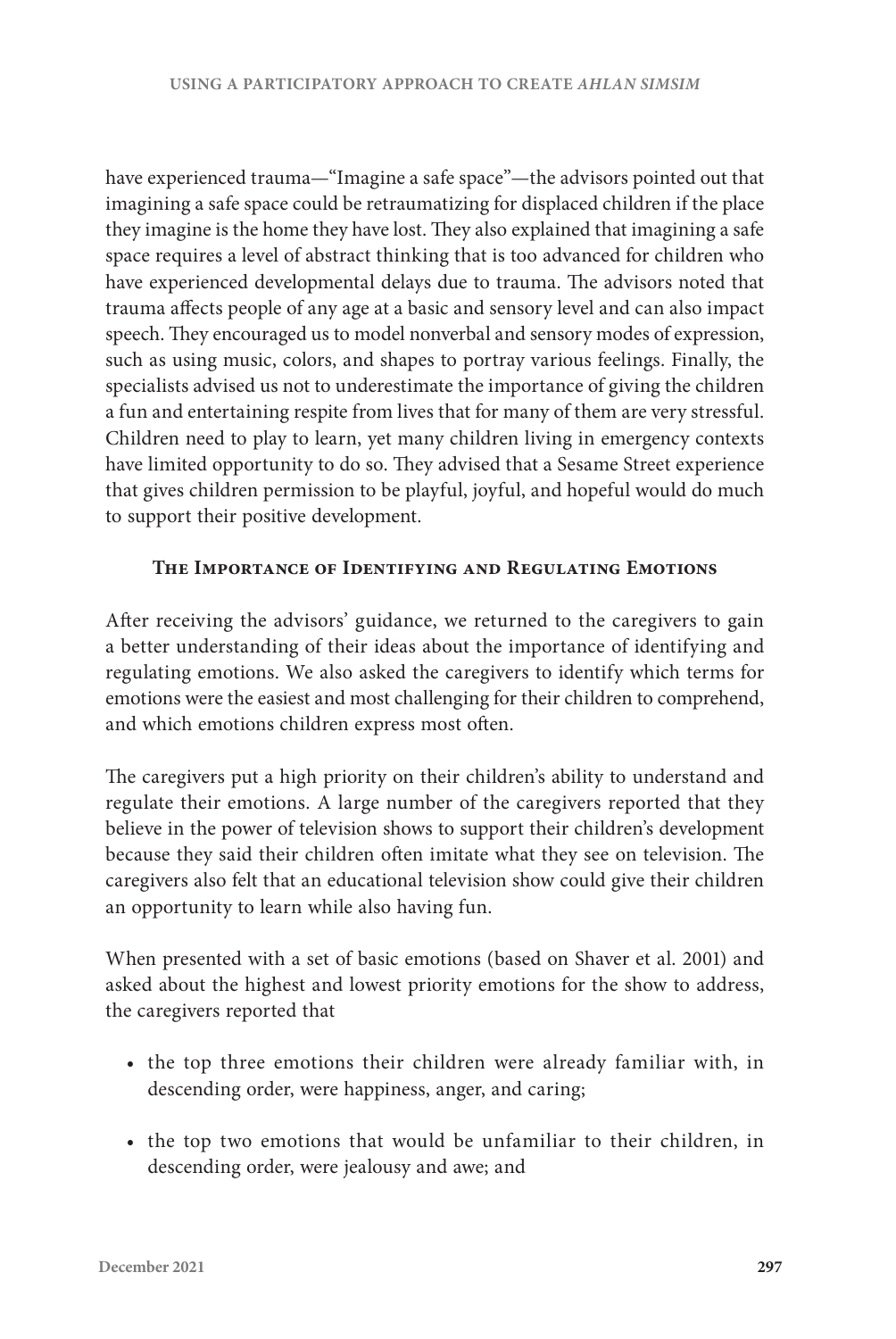• the five emotions they wish their children had more knowledge about were anger, self-confidence, sadness, love for helping others, and courage.

Out of these findings, we formulated a curriculum for the first season of *Ahlan Simsim* that focused on defining and exploring nine primary emotions that were both familiar and unfamiliar to children, and which were specifically tied to the caregivers' requests (see Table 1). These findings helped us craft a curriculum that we believed would be meaningful and responsive to our audience's articulated needs.

# **FORMATIVE RESEARCH FINDINGS: HOW CHILDREN Communicate about Their Feelings**

Simultaneous to the online research described in a footnote above and in the Appendix, we conducted individual interviews with caregiver-child dyads in Jordan and Lebanon to understand the terms children use to communicate their feelings. During the interviews, the researchers read Arabic-language children's storybooks aloud and stopped at certain points to ask the children questions related to the emotions displayed in that moment in the story. We found that their responses supported the caregivers', practitioners', and advisors' assertions that children struggle to find the emotional vocabulary needed to identify and regulate complicated feelings, such as anxiety, frustration, guilt, or jealousy. The children's articulated emotional range was limited, and they often resorted to phrases or actions to describe a feeling (see Kohn et al. 2020 for a full summary of the study results). The results of these interviews corroborated what we heard from expert advisors and from the online research surveys—that the children needed support to build a vocabulary of emotions in order to help them identify and regulate their emotions.

# **APPLICATION OF OUR FINDINGS: A NEW SEL-FOCUSED ARABIC-LANGUAGE** *SESAME STREET*

The findings from our educational content seminar and the follow-up research studies corroborated the practitioners' and caregivers' assertions during the needs assessment—that is, that SEL is important for young children in the Syrian response context. Based on input from caregivers, educators, childprotection officers, social workers, and others who expressed the immense importance of this topic area, we focused *Ahlan Simsim* on SEL; season one focused specifically on identifying and regulating emotions. We focused on nine carefully selected emotions during the 26-episode season. Our selection was based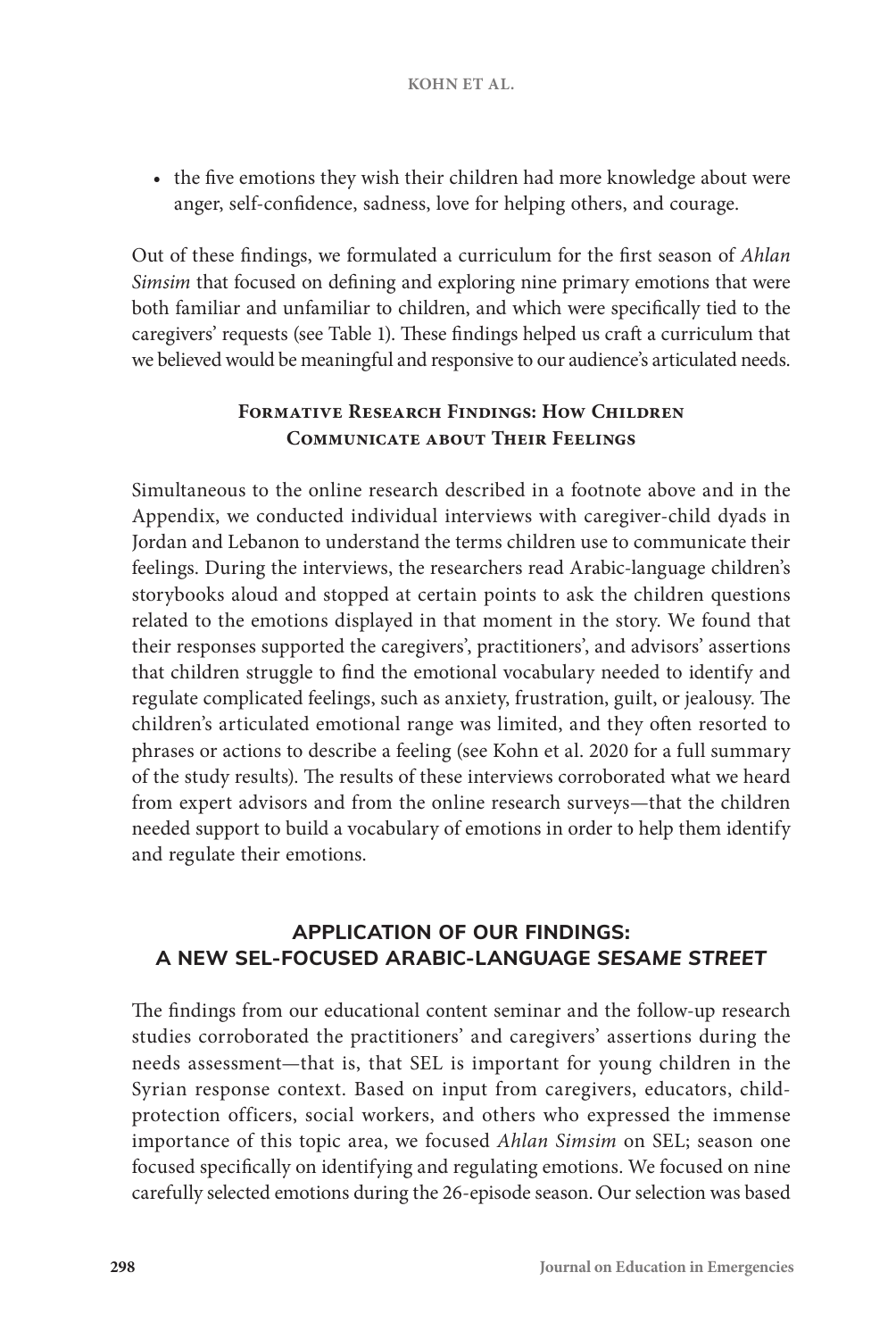on recommendations from the caregivers about which emotional terms would be least familiar to their children and most important for them to learn (see Table 1). In response to the caregivers' call for help in equipping their children to handle or cope with their emotions, we also selected and introduced six coping strategies that we repeated throughout the season (see Table 2). We selected the strategies based on the advisors' recommendations for coping strategies that were culturally relevant, developmentally appropriate for early childhood, trauma informed, and relevant to the region. We presented the strategies through short, catchy songs that the children and caregivers could readily remember, and they were delivered by characters they connected with and cared about.

|  |  |  | 1. Anger: بضغ Ghadab |
|--|--|--|----------------------|
|--|--|--|----------------------|

- 2. **Caring:** مامتهإ *Ihtimam*
- 3. **Fear:** فوخ *Khowf*
- 4. **Frustration:** طابحإ *Ihbat*
- 5. **Nervousness:** رتوت *Tawator*
- 6. **Hope/Determination**: لمأ ميمصت *Amal/Tasmeem*
- 7. **Jealousy:** ةريغ *Gheerah*
- 8. **Loneliness:** ةدحو *Wihdah*
- 9. **Sadness:** نزح *Hozon*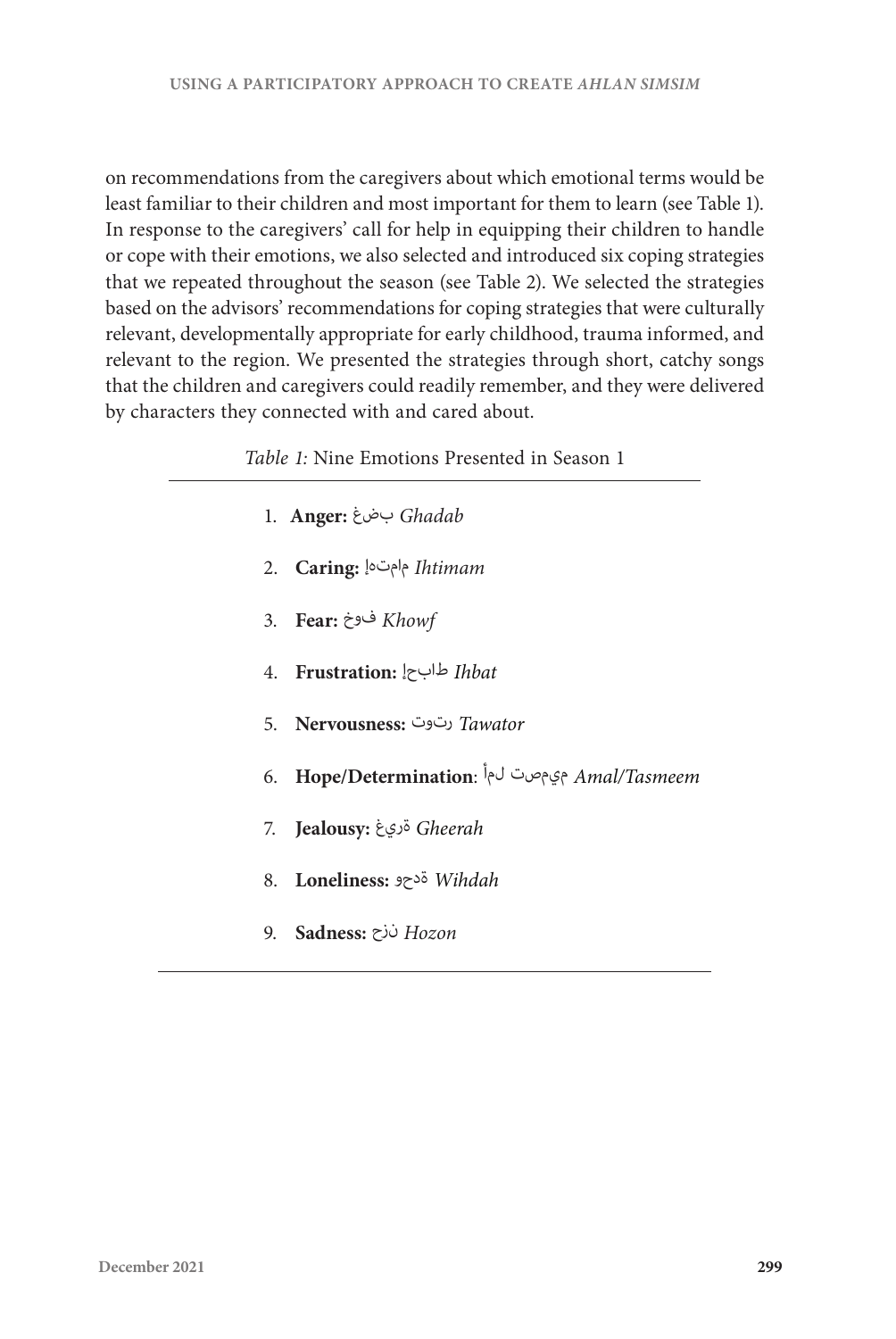- 1.**Belly Breathe:** Put your hands on your belly and say "stop." Take a deep, slow breath in through your nose while expanding your belly, then let it out through your mouth while letting your belly deflate.
- 2. **Count to 5:** Take a deep breath and slowly count from one to five.
- 3. **Move It Out:** Let your feelings out through physical movement: shake your hands, stomp your feet, and dance around to express how you feel.
- 4. **Draw It Out:** Draw a picture of how you feel. Think about the color, shape, and texture of your feeling.
- 5. **Ask for Help:** Talk to a trusted adult about how you feel. Ask for help and support.
- 6. **Make a Plan:** First identify your goal. Next, identify the steps you need to take to get to your goal.

Arising from our research with local communities and the advice of local childdevelopment experts on program content, the theory of change that supports our approach to the *Ahlan Simsim* show is based on the idea that learning to identify and constructively express emotions is a fundamental aspect of healthy development, resilience, and effective coping. Research shows that being better able to identify, express, and regulate emotions (important components of emotional and social competence) helps to reduce children's internalizing and externalizing of behaviors and ultimately provides a foundation for their later ability to function across peer and school contexts (Izard et al. 2001). As is true of the acquisition of any skill, children need to learn the basics before they can master complexities. By focusing on labeling, identifying, and appropriately expressing a limited number of core emotions, *Ahlan Simsim* provides a tool for mastering a foundational element of broader SEL skills, such as perspective-taking and conflict resolution.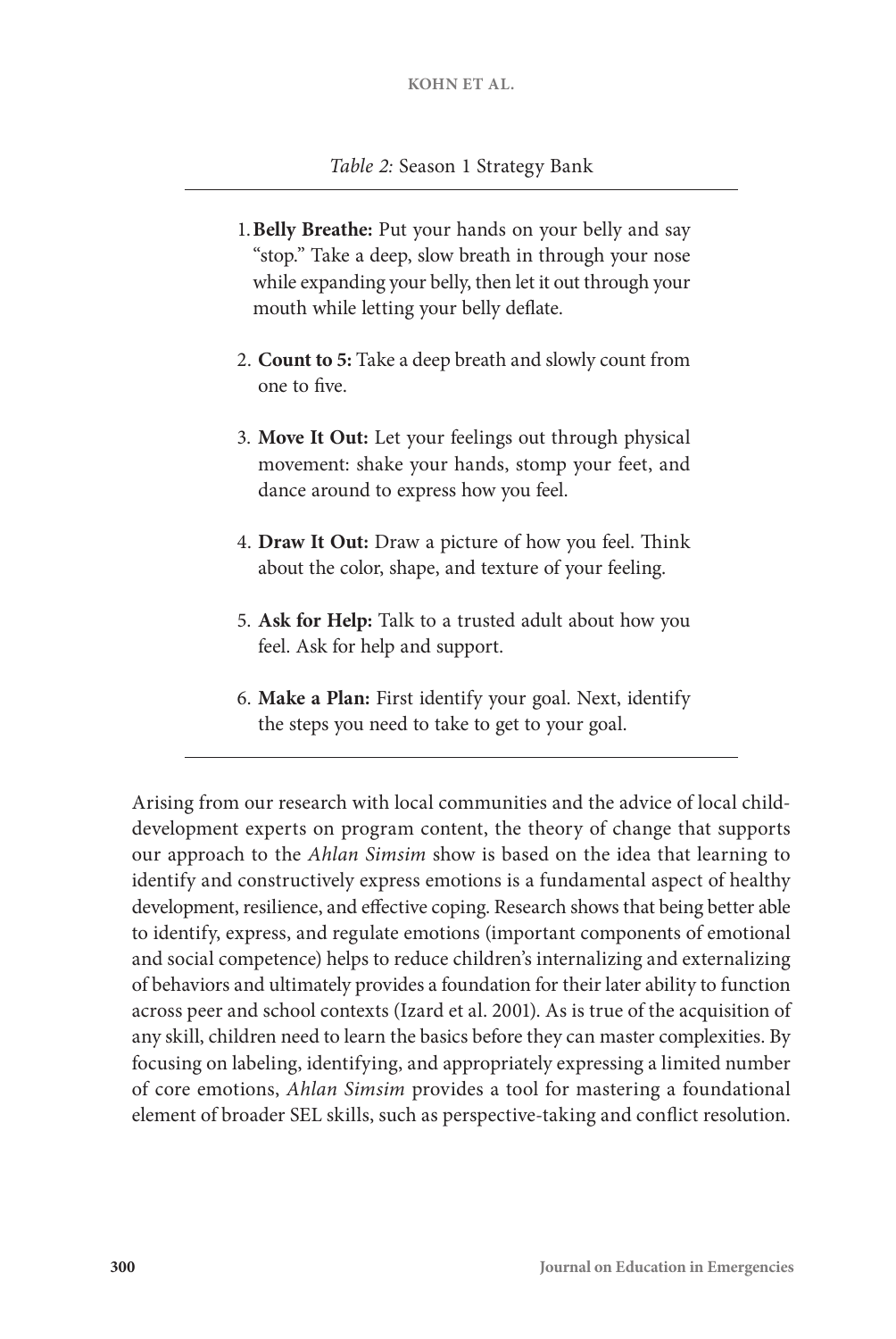To support this approach, the structure, set, characters, and language of the show are also informed by research and guidance from local advisors, who emphasized that reflecting the rich diversity of the Middle East would be important to engaging children. The show's set—a middle-class home and garden that is a composite of typical homes found in Syria, Iraq, Jordan, and Lebanon—aims to reflect an environment that is realistic and relatable to a large cross-section of our viewers, which includes families of all income levels across the Middle East. Our choice of languages was also intentional. The show is produced primarily in Levantine Arabic and features characters who speak Syrian, Jordanian, Iraqi, and Lebanese dialects. We take special care to use words and phrases that have the broadest comprehension and shared meaning among people living in the four target countries, thereby creating, as closely as possible, what our language advisors refer to as a neutral dialect. To identify and express key curricular concepts, the characters use vocabulary in modern standard Arabic, which is familiar to and spoken by people throughout the region and is the language most children use in school. The variety show portion of *Ahlan Simsim* features adult and child guests from the broader Middle East, including Egypt, Saudi Arabia, and beyond, who speak in their native dialects. Feedback from language experts and local advisors assured us that featuring characters from our four target countries and the broader Middle East would reflect the reality of diaspora and help to promote exposure to and appreciation for the rich variety of cultures, countries, and dialects across the region, which will ultimately increase resonance and children's engagement.

The participatory approach we took in developing *Ahlan Simsim* revealed that children struggle to find the vocabulary to express their complex emotions and often resort to action terms, such as "I'm done." For this reason, we intentionally built definitions of emotion terms into the episodes. The focus emotions are defined at the open and close of every episode, and the program characters describe the physical manifestations of emotions throughout the programs. To enhance children's comprehension, we also incorporated visual supports associated with each emotion, such as using a frown to indicate sadness.

We learned that caregivers seek guidance on how to show empathy and responsiveness to their children's emotions. The show features two adult human characters, Teta Noor and Hadi, who are the caregivers for Basma and Jad, *Ahlan Simsim*'s two central characters. We heard repeatedly from the advisors that adults in the region also needed support in developing social-emotional skills, so we intentionally included caregivers in the show as a way to model healthy emotional expression and empathy for the caregivers in the region who view *Ahlan Simsim* with their children. We built in frameworks to guide caregivers in responding to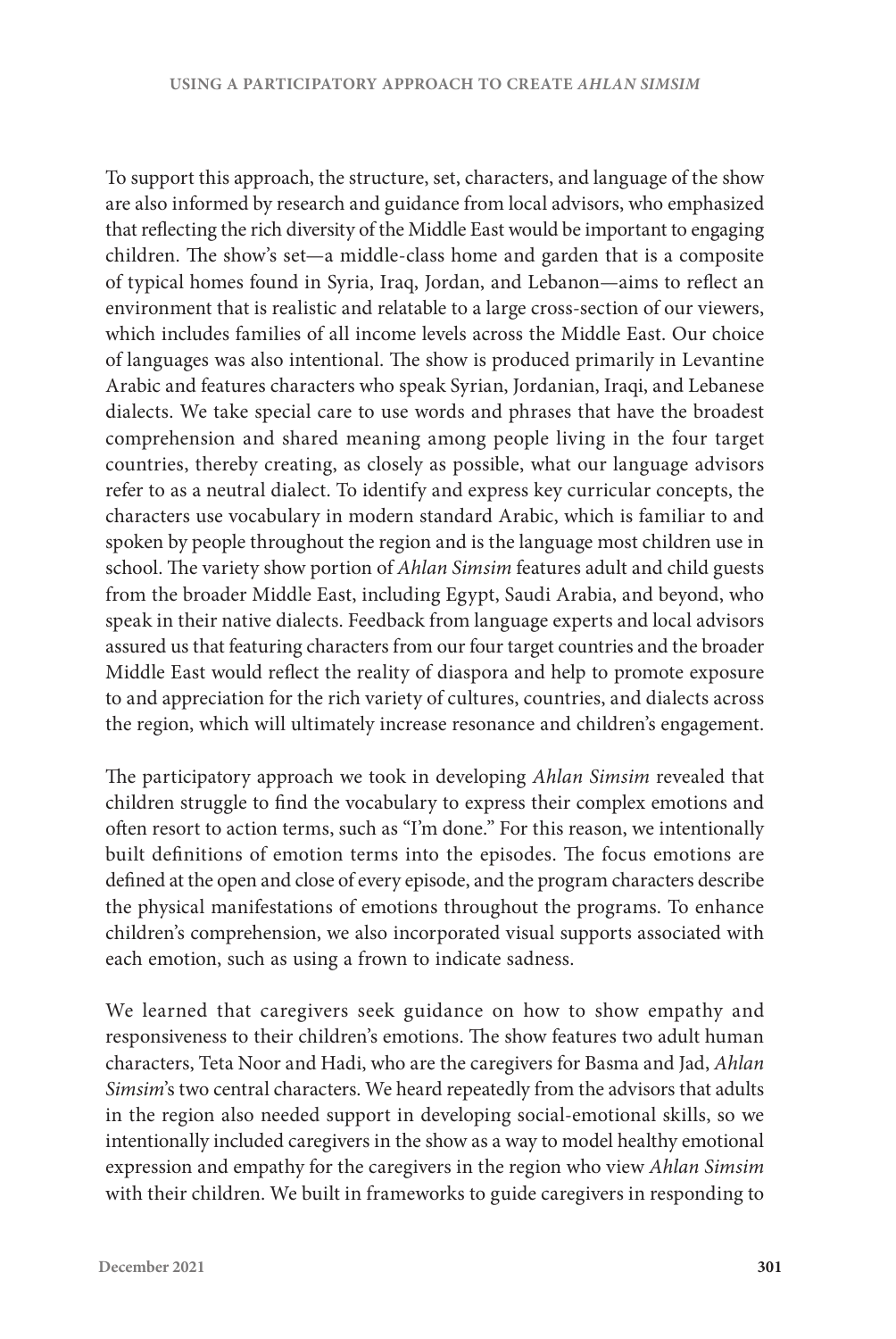difficult emotional scenarios. For example, Teta Noor and Hadi modeled simple steps in how to respond to emotions, such as helping a child identify a feeling using facial expressions and physiological signs, helping them identify the reasons they are feeling as they do, validating their feelings, and helping them find an appropriate coping strategy.

Equally important was portraying child characters in a manner that gave them agency in identifying and coping with their emotions. For example, the episodes model children going to the adult characters and asking for assistance. This choice responded to our finding that children often do not know how to express or cope with their emotions in a healthy manner.

Finally, taking into consideration the findings from our needs assessment and the advisors' recommendations, we took several steps to ensure that the program's content was trauma informed. First, the coping strategies we selected as the focus of the first season avoided imagination exercises that required children to think of abstract, potentially retraumatizing concepts of safety. Our strategies focused instead on concrete concepts, such as counting to five, taking deep breaths, and moving one's body to work through an emotion. Second, we intentionally used nonverbal communication strategies to model expression. For example, main character Jad uses a paintbrush to express his feelings when he can't find the words for his ideas. Lastly, we took a play-based and humorous approach to the storylines, which gave children and their caregivers an opportunity to engage with the content in a joyful and positive manner.

Once rough cuts of the *Ahlan Simsim* episodes were complete, the researchers showed them to viewer focus groups that they had explicitly created to gain feedback from minority groups and the caregivers of children with disabilities about the coping strategies used, and on the storylines in general. IRC field staff in Iraq and Jordan conducted six focus groups. The sample of 37 female and male caregivers included Iraqis, Syrians, and Jordanians from host communities and camp settings; seven of them cared for children with disabilities. Our protocols focused on appeal, comprehension, and recommendations to improve the show, and the team incorporated their findings into ongoing revisions of the content as it was being finalized. This included tweaking the language to improve clarity, adding graphic elements to make the key emotion vocabulary words "pop," and adding a music score and sound effects throughout each episode to increase viewers' engagement.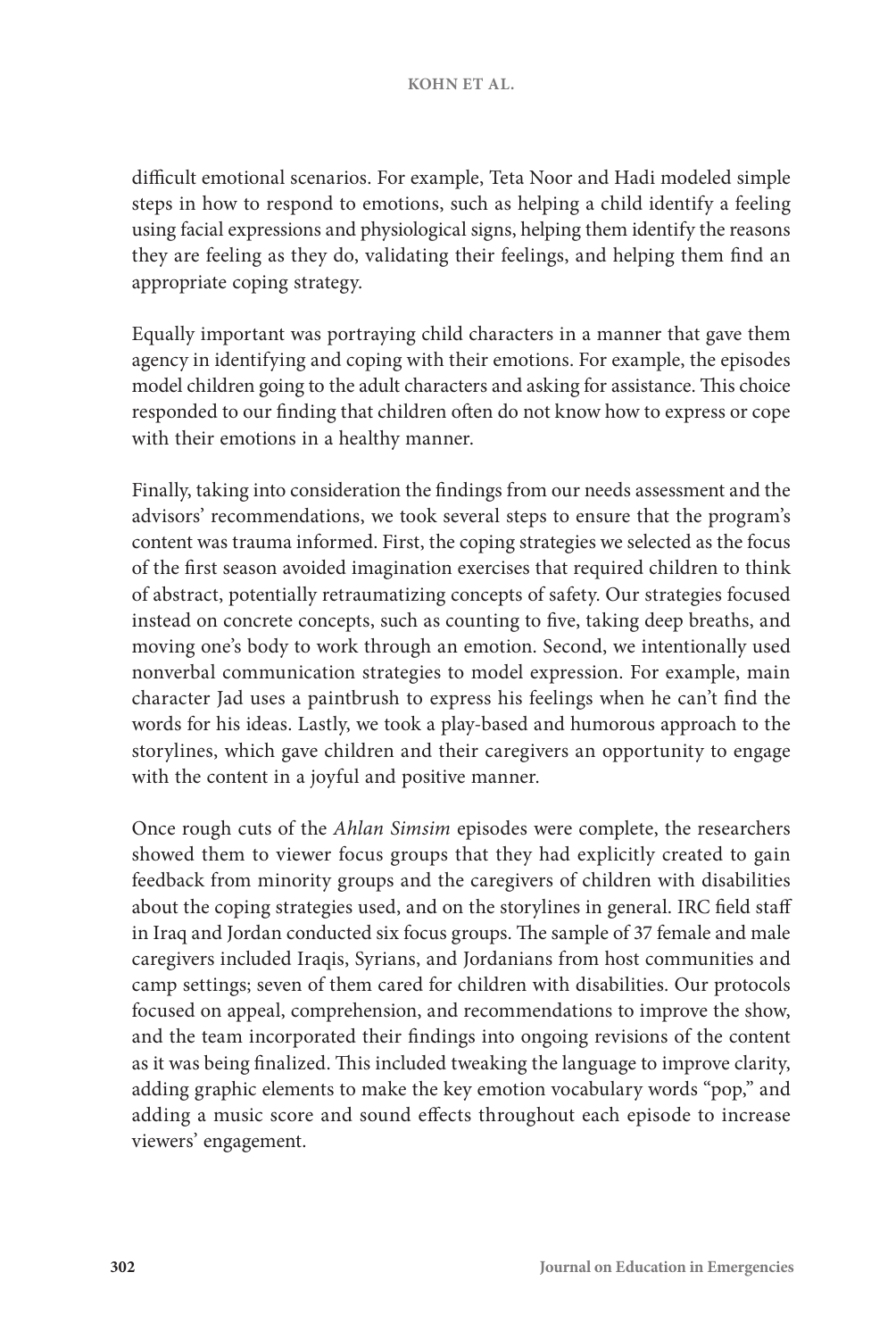## **CONCLUSION**

Despite mounting evidence of the importance of SEL programming for young children affected by conflict and crisis, and the best practices espoused by the humanitarian aid community around using a participatory approach, few existing ECD programs in emergency settings focus on SEL, and even fewer use a participatory approach to content development. The development process for the *Ahlan Simsim* television production provides a case study in how to create contextually relevant, trauma-informed SEL content employing a participatory approach. Employing an approach that is foundational to the Sesame Workshop model (Cooney 1966; Lesser 1974), Sesame Workshop embarked on the development of *Ahlan Simsim* with the core objective of creating a program that was responsive to the articulated needs of children and families affected by conflict and displacement. Our needs assessment yielded the clear result that families needed help with their SEL skills, and that the program's content must be sensitive to the effects of persistent stress and trauma. Feedback from expert advisors during our educational content seminar helped us further narrow our focus on identifying and regulating emotions and trauma-informed content design. Additional findings from our online research communities and formative research helped us craft our educational framework—that is, the core emotions and self-regulation strategies that we repeated throughout the season. The final product is a culturally relevant SEL program specifically tailored to the needs of children and families in the target region.

Without meaningful feedback from caregivers, practitioners, expert advisors, and the children themselves in the creation of *Ahlan Simsim,* we might have created a program that both overreached and failed to meet the children's explicit need for foundational SEL skills, and that did not reflect children's and parents' existing knowledge of these skills. Even worse, without carefully integrating knowledge about the effects of trauma into our content and practices, we risked retraumatizing some children. The implications of these lessons for the education in emergencies community are serious, particularly given how critically important participatory research and community buy-in are to designing responsive, sustainable, effective ECD in emergencies programming (Foulds et al. 2021). Our hope is that the process and approach that we undertook in developing the *Ahlan Simsim* show can be adapted across emergency contexts and various types of SEL interventions, thereby creating a new standard for community-centered, innovative educational programming for children around the world.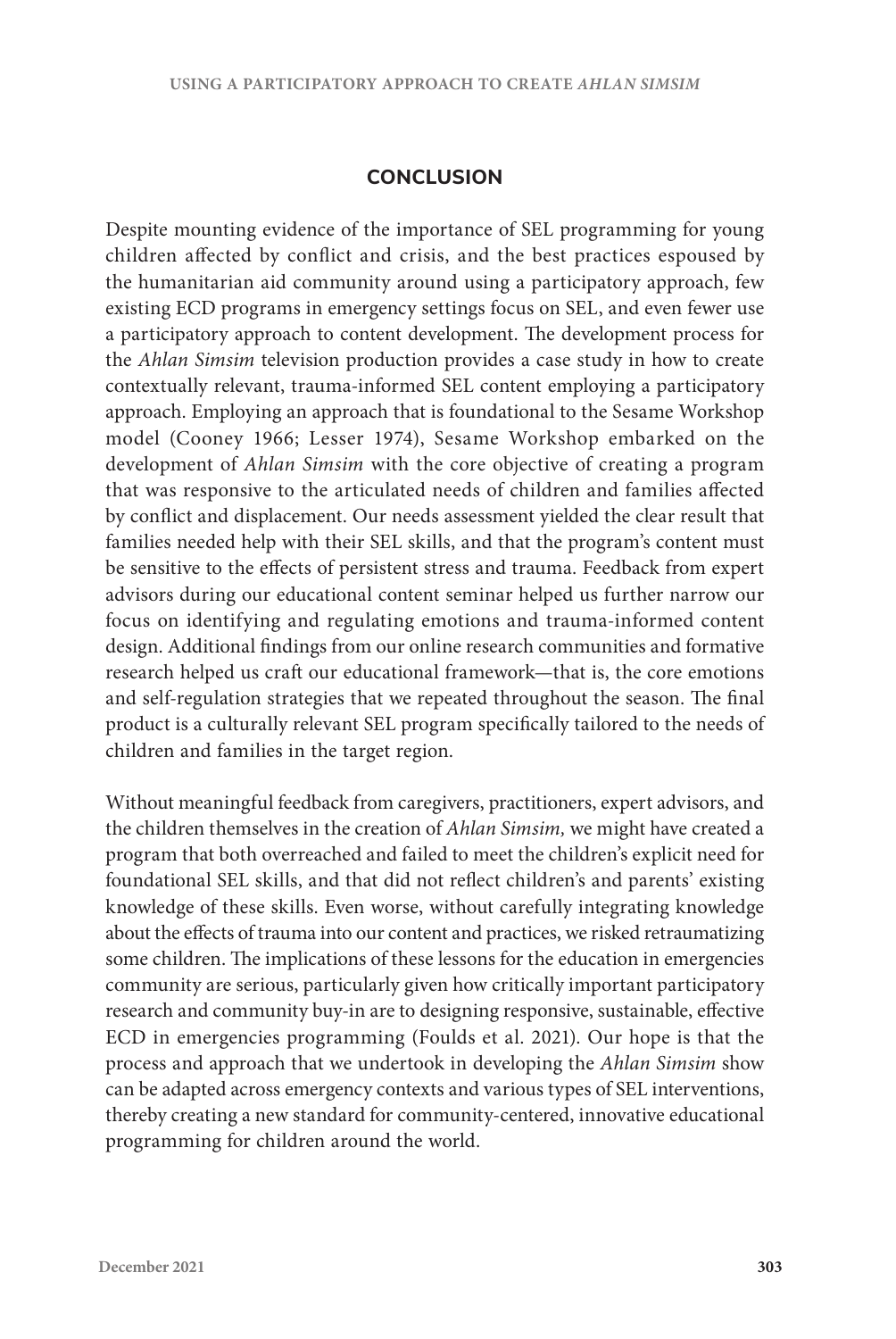## **REFERENCES**

- Bandura, Albert. 1962. "Social Learning through Imitation." In *Nebraska Symposium on Motivation, 1962,* edited by M. R. Jones, 211-74. Lincoln: University of Nebraska Press.
- Bouchane, Kolleen, Hirokazu Yoshikawa, Katie Maeve Murphy, and Joan Lombardi. 2018. *Early Childhood Development and Early Learning for Children in Crisis and Conflict.* Background paper prepared for the 2019 Global Education Monitoring Report. [https://nurturing-care.org/wp-content/uploads/2018/12/UNESCO.pdf]( https://nurturing-care.org/wp-content/uploads/2018/12/UNESCO.pdf).
- Britto, Pia R., Stephen J. Lye, Kerrie Proulx, Aisha K. Yousafzai, Stephen G. Matthews, Tyler Vaivada, Rafael Perez-Escamilla et al. 2016. "Nurturing Care: Promoting Early Childhood Development." *The Lancet* 389: 91-102. [https://doi.org/10.1016/](https://doi.org/10.1016/s0140-6736(16)31390-3) [s0140-6736\(16\)31390-3.](https://doi.org/10.1016/s0140-6736(16)31390-3)
- Bronfenbrenner, Urie. 1979. *The Ecology of Human Development.* Cambridge, MA: Harvard University Press.
- Cole, Charlotte. 2016. "The Global Sesame Effect." In *The Sesame Effect: The Global Impact of the Longest Street in the World,* edited by Charlotte Cole and June H. Lee, 9-39. New York: Routledge.
- Cole, Charlotte, Scott Cameron, Estee Bardanashvili, and Shanna Kohn. 2018. "Results of Content & Creative Workshop for Mass Media." Unpublished Sesame Workshop report.
- Cook, Alexandra, Joseph Spinazzola, Julian Ford, Cheryl Lanktree, Margaret Blaustein, Marylene Cloitre, Ruth DeRosa et al. 2005. "Complex Trauma in Children and Adolescents." *Psychiatric Annals* 35 (5): 390-98. [https://doi.](https://doi.org/10.3928/00485713-20050501-05) [org/10.3928/00485713-20050501-05.](https://doi.org/10.3928/00485713-20050501-05)
- Cooney, Joan. 1966. "A Report to Carnegie Corporation of New York: The Potential Uses of Television in Preschool Education." Unpublished Sesame Workshop report.
- Cornwall, Andrea. 2002. *Beneficiary, Consumer, Citizen: Perspectives on Participation for Poverty Reduction.* Stockholm: Swedish International Development Cooperation Agency. [https://www.participatorymethods.org/sites/participatorymethods.org/](https://www.participatorymethods.org/sites/participatorymethods.org/files/beneficiary%20consumer%20citizens_cornwall.pdf.) [files/beneficiary%20consumer%20citizens\\_cornwall.pdf.](https://www.participatorymethods.org/sites/participatorymethods.org/files/beneficiary%20consumer%20citizens_cornwall.pdf.)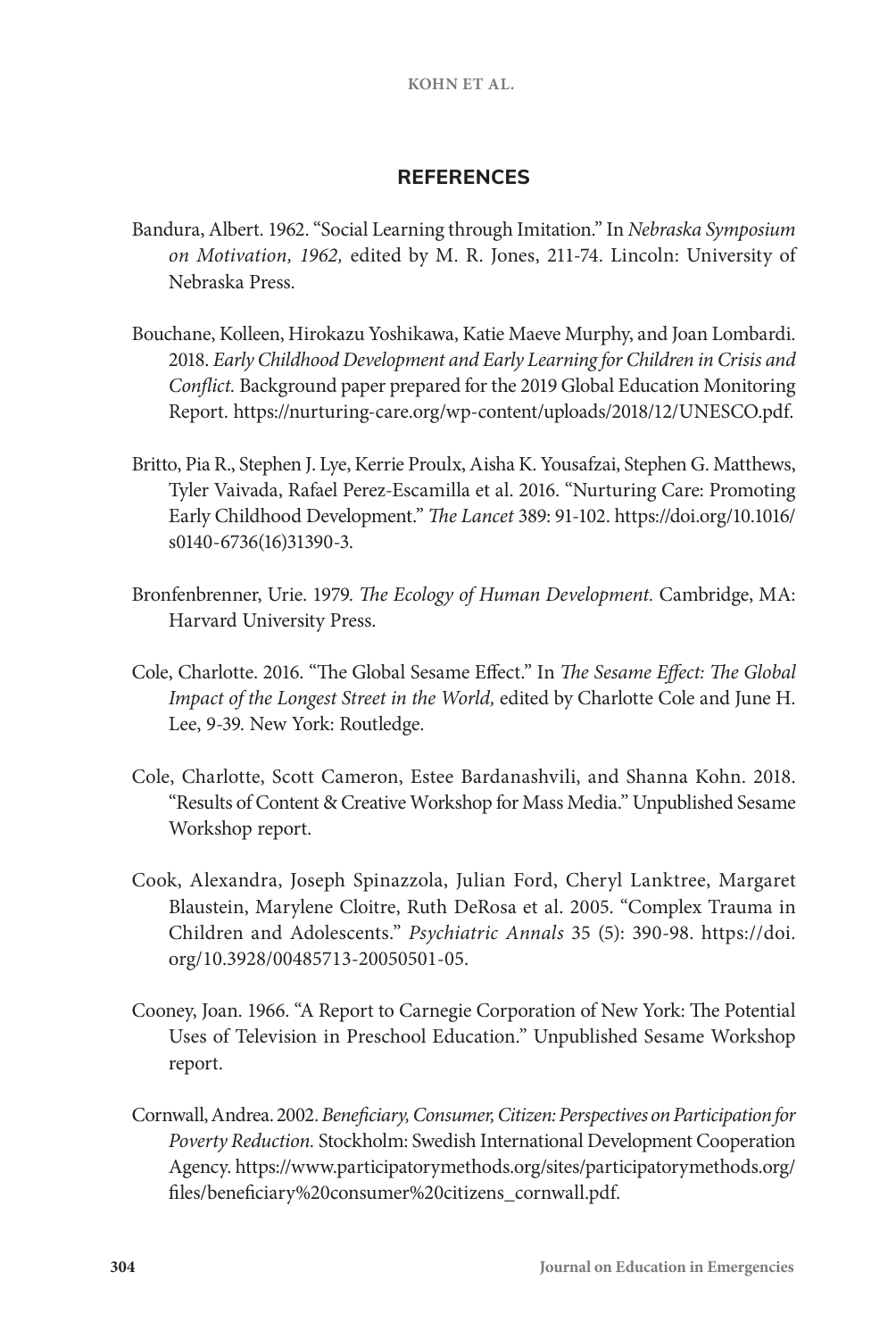- Durlak, Joseph A., Roger P. Weissberg, Allison B. Dymnicki, Rebecca D. Taylor, and Kriston B. Schellinger. 2011. "The Impact of Enhancing Students' Social and Emotional Learning: A Meta-Analysis of School-Based Universal Interventions." *Child Development* 82 (1): 405-32.<https://doi.org/10.1111/j.1467-8624.2010.01564.x>.
- Felitti, Vincent J., Robert F. Anda, Dale Nordenberg, David F. Williamson, Alison M. Spitz, Valerie Edwards, Mary P. Koss, and James S. Marks. 1998. "Relationship of Childhood Abuse and Household Dysfunction to Many of the Leading Causes of Death in Adults: The Adverse Childhood Experiences (ACE) Study." *American Journal of Preventive Medicine* 14 (4): 245-58. [https://doi.org/10.1016/](https://doi.org/10.1016/S0749-3797(98)00017-8) [S0749-3797\(98\)00017-8.](https://doi.org/10.1016/S0749-3797(98)00017-8)
- Forman-Hoffman, Valerie, Stefanie Knauer, Joni McKeeman, Adam Zolotor, Roberto Blanco, Stacy Lloyd, Elizabeth Tant, and Meera Viswanathan. 2013. "Child and Adolescent Exposure to Trauma: Comparative Effectiveness of Interventions Addressing Trauma Other Than Maltreatment or Family Violence." *Comparative Effectiveness Review* 107: ES1-ES3. [https://www.ncbi.nlm.nih.gov/books/]( https://www.ncbi.nlm.nih.gov/books/NBK126092/pdf/Bookshelf_NBK126092.pdf) [NBK126092/pdf/Bookshelf\\_NBK126092.pdf.]( https://www.ncbi.nlm.nih.gov/books/NBK126092/pdf/Bookshelf_NBK126092.pdf)
- Foulds, Kim, Naureen Khan, Sneha Subramanian, and Ashraful Haque. 2021. "Implementing a Humanitarian Needs Assessment Framework for Early Childhood Development: Informing Intervention Design for Displaced Rohingya Communities in Bangladesh." *Journal on Education in Emergencies* 7 (1): 112-32. [https://doi.org/10.33682/1uqv-kn0f.](https://doi.org/10.33682/1uqv-kn0f)
- GSMA (Global System for Mobile Communications Association). 2019. *The Mobile Economy: Middle East and North Africa.* London: GSMA. [https://www.](https://www.gsmaintelligence.com/research/?file=87bc4fd841cb69e2fae9e313dcdcc45b&download) [gsmaintelligence.com/research/?file=87bc4fd841cb69e2fae9e313dcdcc45b&do](https://www.gsmaintelligence.com/research/?file=87bc4fd841cb69e2fae9e313dcdcc45b&download) [wnload.](https://www.gsmaintelligence.com/research/?file=87bc4fd841cb69e2fae9e313dcdcc45b&download)
- INEE (Inter-agency Network for Education in Emergencies). 2010. *INEE Minimum Standards for Education: Preparedness, Response, Recovery.* New York: INEE. [https://inee.org/system/files/resources/INEE\\_Minimum\\_Standards\\_](https://inee.org/system/files/resources/INEE_Minimum_Standards_Handbook_2010%28HSP%29_EN.pdf) [Handbook\\_2010%28HSP%29\\_EN.pdf](https://inee.org/system/files/resources/INEE_Minimum_Standards_Handbook_2010%28HSP%29_EN.pdf).
- Izard, Carroll, Sarah Fine, David Schultz, Allison Mostow, Brian Ackerman, and Eric Youngstrom. 2001. "Emotion Knowledge as a Predictor of Social Behavior and Academic Competence in Children at Risk." *Psychological Science* 12 (1): 18-23. <https://doi.org/10.1111/1467-9280.00304>.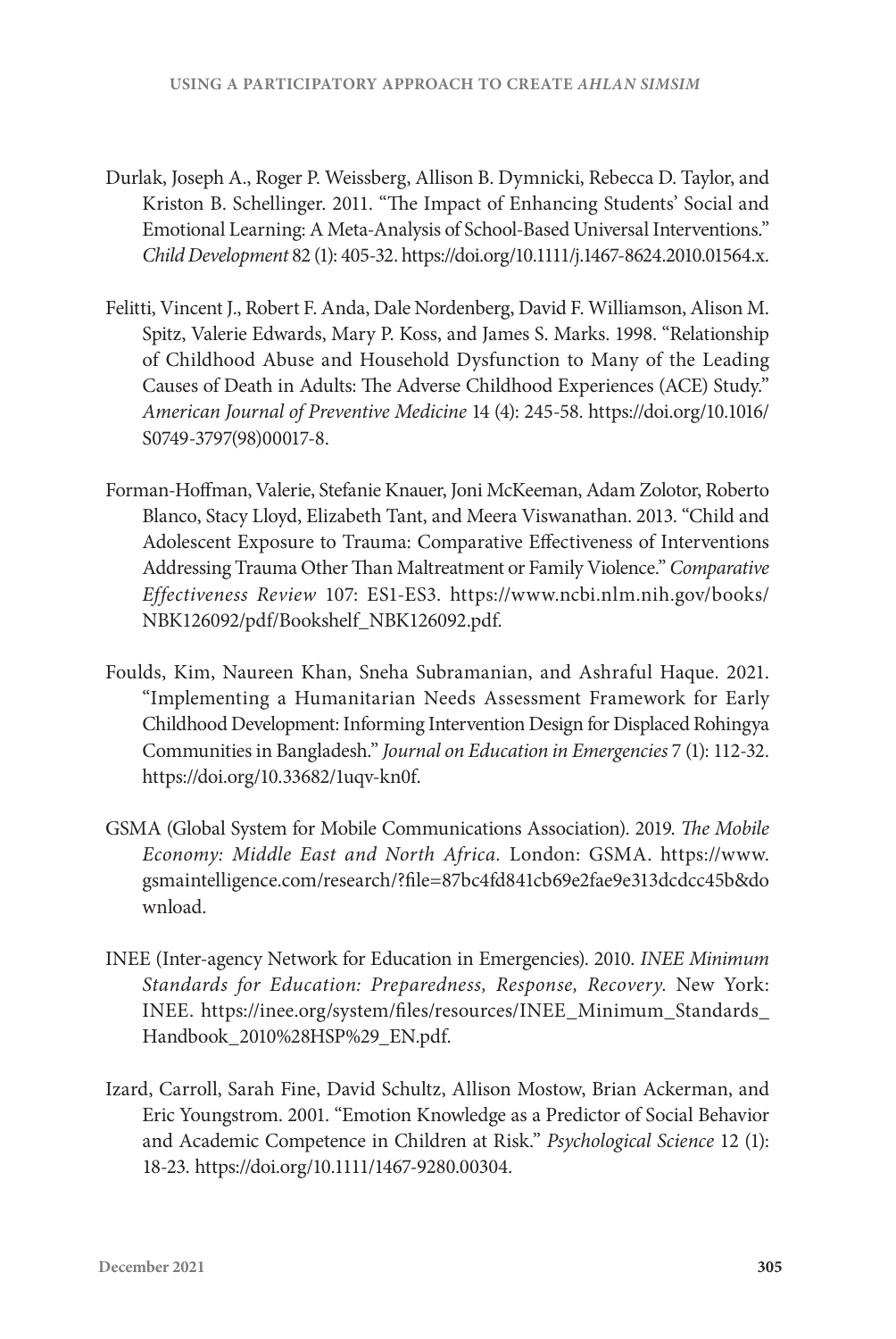- Jabbar, Sinaria Abdel, and Haidar Ibrahim Zaza. 2014. "Impact of Conflict in Syria on Syrian Children at the Zaatari Refugee Camp in Jordan." *Early Child Development and Care* 184 (9-10): 1507-30. [https://doi.org/10.1080/03004430.2](https://doi.org/10.1080/03004430.2014.916074) [014.916074](https://doi.org/10.1080/03004430.2014.916074).
- Kohn, Shanna., Kim Foulds, Katie Maeve Murphy, and Charlotte Cole. 2020. "Creating a Sesame Street for the Syrian Response Region: How Media Can Help Address the Social and Emotional Needs of Children Affected by Conflict." *Young Children* 75 (1): 32-41. [https://www.naeyc.org/resources/pubs/yc/mar2020/](https://www.naeyc.org/resources/pubs/yc/mar2020/creating-sesame-street-syrian-response) [creating-sesame-street-syrian-response.](https://www.naeyc.org/resources/pubs/yc/mar2020/creating-sesame-street-syrian-response)
- Lagercrantz, Hugo. 2016. *Infant Brain Development: Formation of the Mind and the Emergence of Consciousness.* Solna, Switzerland: Springer International.
- Lahiri, Shaon, Mark van Ommeren, and Bayard Roberts. 2017. "The Influence of Humanitarian Crises on Social Functioning among Civilians in Low- and Middle-Income Countries: A Systematic Review." *Global Public Health* 12 (12): 1461-78[. https://doi.org/10.1080/17441692.2016.1154585]( https://doi.org/10.1080/17441692.2016.1154585).
- Lesser, Gerald S. 1974. *Children and Television: Lessons from Sesame Street*. New York: Random House.
- Mares, Marie-Louise, and Zhongdang Pan. 2013. "Effects of *Sesame Street*: A Meta-Analysis of Children's Learning in 15 Countries." *Journal of Applied Developmental Psychology* 34 (3): 140-51. [https://doi.org/10.1016/j.appdev.2013.01.001.](https://doi.org/10.1016/j.appdev.2013.01.001)
- Martins, Nicole, and Kristen Harrison. 2012. "Racial and Gender Differences in the Relationship Between Children's Television Use and Self-Esteem: A Longitudinal Panel Study." *Communication Research* 39 (3): 338-57. [https://doi.](https://doi.org/10.1177/0093650211401376) [org/10.1177/0093650211401376](https://doi.org/10.1177/0093650211401376).
- Measham, Toby, Jaswant Guzder, Cécile Rousseau, Laura Pacione, Morganne Blais-McPherson, and Lucie Nadeau. 2014. "Refugee Children and Their Families: Supporting Psychological Well-Being and Positive Adaptation Following Migration." *Current Problems in Pediatric and Adolescent Health Care* 44 (7): 208-15.<https://doi.org/10.1016/j.cppeds.2014.03.005>.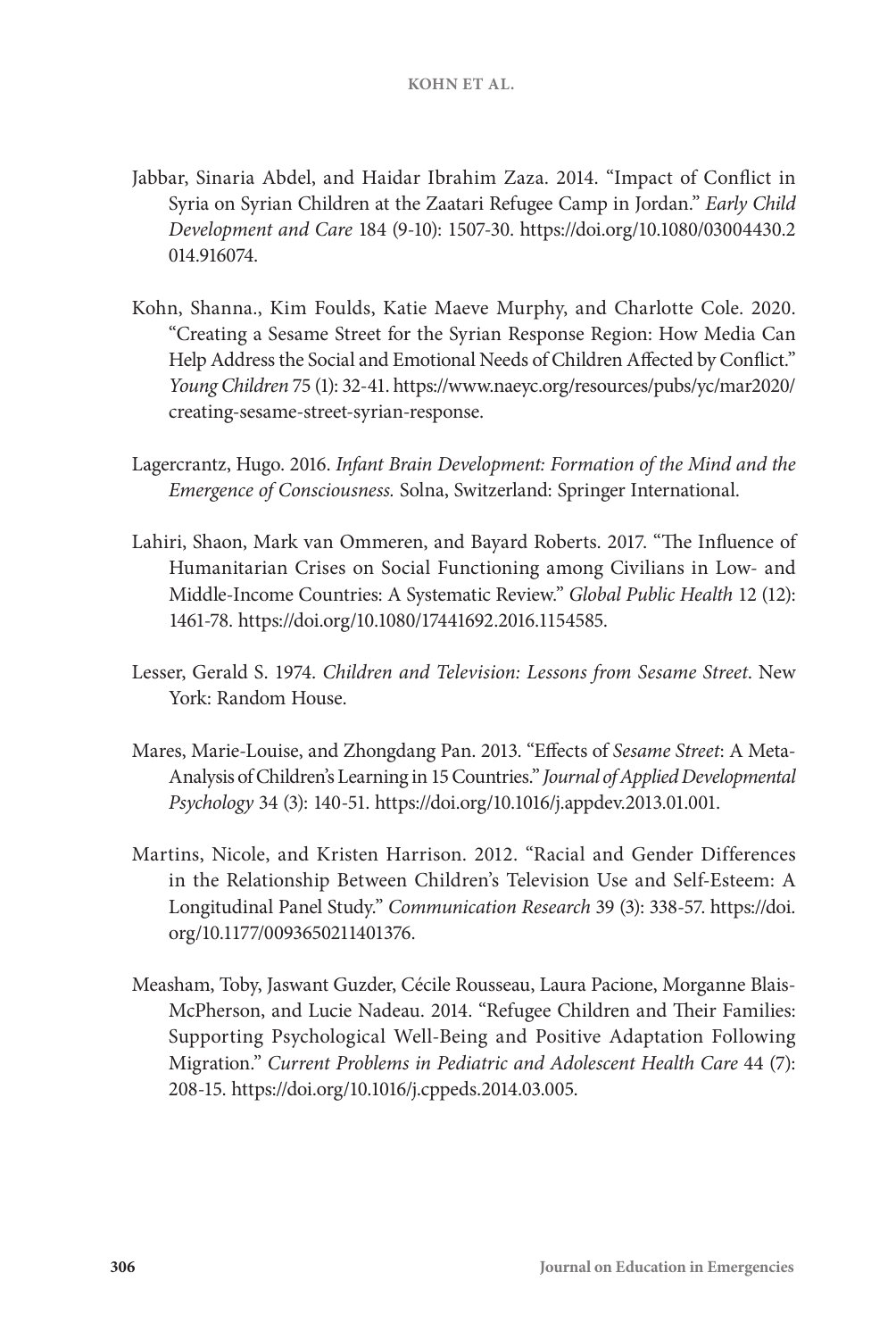- Melki, Jad, Yasmine Dabbous, Khaled Nasser, Sarah Mallat, Maysa Shawwa, Michael Oghia, Diana Bachoura et al. 2012. *Mapping Digital Media: Lebanon.* London: Open Society Foundations. [https://www.opensocietyfoundations.org/](https://www.opensocietyfoundations.org/uploads/94b12bbe-399d-4aa8-8890-62494a986de8/mapping-digital-media-lebanon-20120506.pdf) [uploads/94b12bbe-399d-4aa8-8890-62494a986de8/mapping-digital-media](https://www.opensocietyfoundations.org/uploads/94b12bbe-399d-4aa8-8890-62494a986de8/mapping-digital-media-lebanon-20120506.pdf)[lebanon-20120506.pdf](https://www.opensocietyfoundations.org/uploads/94b12bbe-399d-4aa8-8890-62494a986de8/mapping-digital-media-lebanon-20120506.pdf).
- MICT (Media in Cooperation and Transition). 2014. "Syria Audience Research." Berlin: MICT. [https://static1.squarespace.com/static/5ecbde016a831b2551433606/](https://static1.squarespace.com/static/5ecbde016a831b2551433606/t/5efe17ae2845322eabd3371e/1593710511481/syrienstudie_20140814.pdf) [t/5efe17ae2845322eabd3371e/1593710511481/syrienstudie\\_20140814.pdf](https://static1.squarespace.com/static/5ecbde016a831b2551433606/t/5efe17ae2845322eabd3371e/1593710511481/syrienstudie_20140814.pdf).
- Panter-Brick, Catherine, Mark Eggerman, Viani Gonzalez, and Sarah Safdar. 2009. "Violence, Suffering, and Mental Health in Afghanistan: A School-Based Survey." *The Lancet* 374 (9692): 807-16. [https://doi.org/10.1016/S0140-6736\(09\)61080-1.](https://doi.org/10.1016/S0140-6736(09)61080-1)
- Shaver, Phillip, Judith Schwartz, Donald Kirson, and Cary O'Connor. 2001. "Emotion Knowledge: Further Exploration of a Prototype Approach. In *Emotions in Social Psychology: Essential Readings,* edited by W. Gerrod Parrott, 26-56. Philadelphia: Psychology Press.
- Shonkoff, Jack P., Andrew S. Garner, the Committee on Psychosocial Aspects of Child and Family Health, Committee on Early Childhood, Adoption, and Dependent Care, and Section on Developmental and Behvioral Pediatrics et al. 2012. "The Lifelong Effects of Early Childhood Adversity and Toxic Stress." *Pediatrics* 129 (1): e232-46. [https://doi.org/10.1542/peds.2011-2663.](https://doi.org/10.1542/peds.2011-2663)
- Singhal, Arvind, and Everett M. Rogers. 1999. *Entertainment-Education: A Communication Strategy for Social Change*. Mahwah, NJ: Lawrence Erlbaum Associates.
- Substance Abuse and Mental Health Services Administration. 2014. *SAMHSA's Concept of Trauma and Guidance for a Trauma-Informed Approach.* HHS Publication No. (SMA) 14-4884. Rockville, MD: Substance Abuse and Mental Health Services Administration. [https://store.samhsa.gov/system/files/sma14-](https://store.samhsa.gov/system/files/sma14-4884.pdf) [4884.pdf](https://store.samhsa.gov/system/files/sma14-4884.pdf).
- Sweis, Rana F., and Dina Baslan. 2013. *Mapping Digital Media: Jordan.* London: Open Society Foundations. [https://www.opensocietyfoundations.org/](https://www.opensocietyfoundations.org/uploads/3480b336-3bf1-4b70-b657-4706a4dab0c4/mapping-digital-media-jordan-20131121.pdf) [uploads/3480b336-3bf1-4b70-b657-4706a4dab0c4/mapping-digital-media](https://www.opensocietyfoundations.org/uploads/3480b336-3bf1-4b70-b657-4706a4dab0c4/mapping-digital-media-jordan-20131121.pdf)[jordan-20131121.pdf.](https://www.opensocietyfoundations.org/uploads/3480b336-3bf1-4b70-b657-4706a4dab0c4/mapping-digital-media-jordan-20131121.pdf)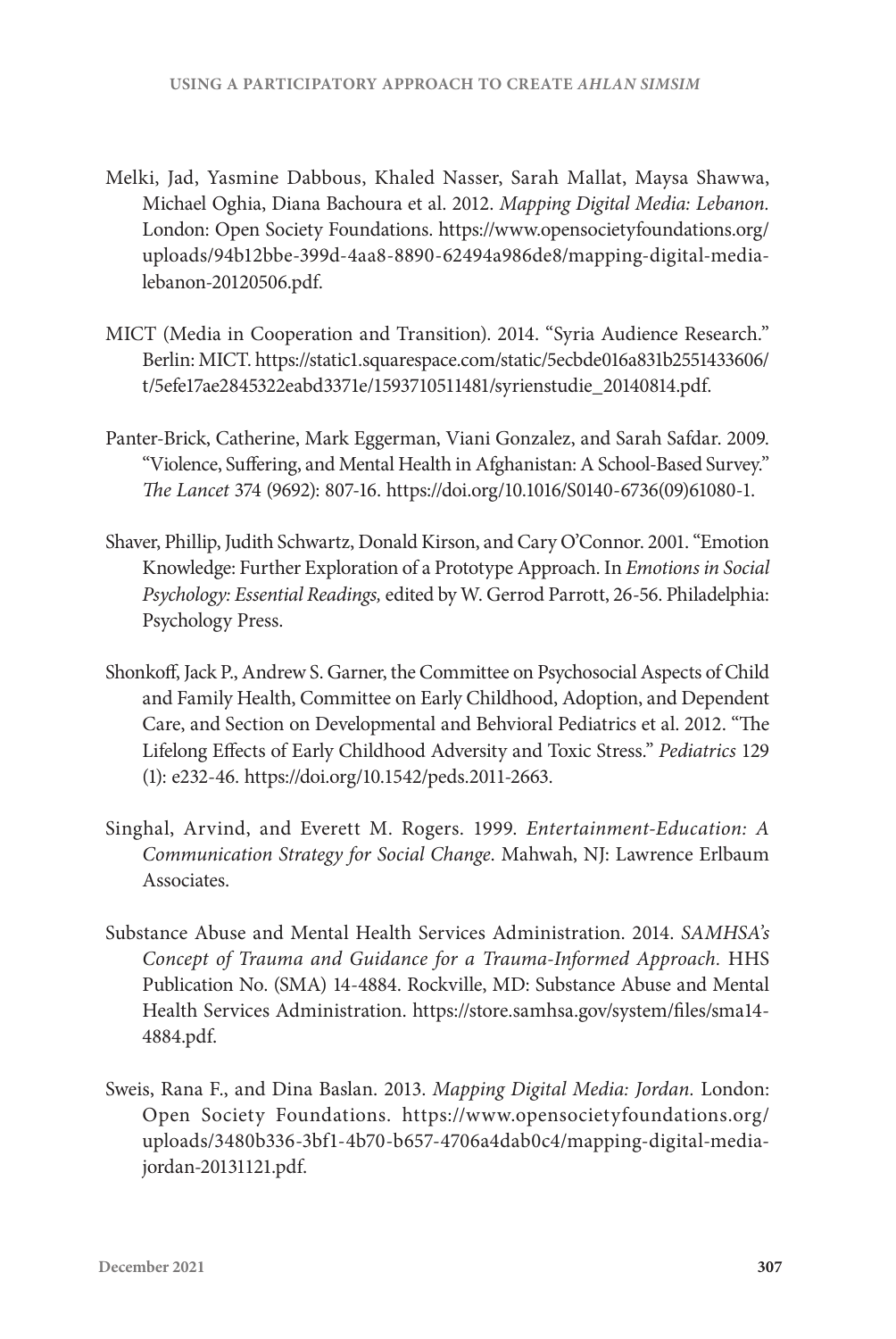- Tufte, Thomas, and Paolo Mefalopulos. 2009. *Participatory Communication: A Practical Guide.* Washington, DC: World Bank. [https://doi.org/10.1596/978-](https://doi.org/10.1596/978-0-8213-8008-6) [0-8213-8008-6.](https://doi.org/10.1596/978-0-8213-8008-6)
- Umiltà, Maria Allessandra, Rachel Wood, Francesca Loffredo, Roberto Ravera, and Vittorio Gallese. 2013. "Impact of Civil War on Emotion Recognition: The Denial of Sadness in Sierra Leone." *Frontiers in Psychology* 4: 523. [https://doi.org/10.3389/](https://doi.org/10.3389/fpsyg.2013.00523) [fpsyg.2013.00523](https://doi.org/10.3389/fpsyg.2013.00523).
- UNESCO (UN Educational, Scientific and Cultural Organization). 2017. *Global Education Monitoring Report: Aid to Education Is Stagnating and Not Going to Countries Most in Need.* Policy Paper 31. Paris: UNESCO. [https://unesdoc.](https://unesdoc.unesco.org/ark:/48223/pf0000249568) [unesco.org/ark:/48223/pf0000249568](https://unesdoc.unesco.org/ark:/48223/pf0000249568).
- UNICEF (UN Children's Fund). 2018. "Half of Syria's Children Have Grown Up Only Seeing Violence as Conflict Nears Eight-Year Mark: UNICEF." New York: UNICEF. [https://www.unicef.org/press-releases/half-syrias-children-have](https://www.unicef.org/press-releases/half-syrias-children-have-grown-only-seeing-violence-conflict-nears-eight-year-mark)[grown-only-seeing-violence-conflict-nears-eight-year-mark](https://www.unicef.org/press-releases/half-syrias-children-have-grown-only-seeing-violence-conflict-nears-eight-year-mark).
- Wagner, Peter, Andrea Glioti, Hussein Dawood. 2021. "Iraq." Maastricht, The Netherlands: European Journalism Centre. [https://medialandscapes.org/country/](https://medialandscapes.org/country/iraq) [iraq.](https://medialandscapes.org/country/iraq)
- World Bank. 2016. "How Many Years Do Refugees Stay in Exile?" [https://blogs.](https://blogs.worldbank.org/dev4peace/how-many-years-do-refugees-stay-exile) [worldbank.org/dev4peace/how-many-years-do-refugees-stay-exile.](https://blogs.worldbank.org/dev4peace/how-many-years-do-refugees-stay-exile)
- World Health Organization, UNICEF, and World Bank. 2018. *The Nurturing Care Framework for Early Childhood Development: A Framework for Helping Children Survive and Thrive to Transform Health and Human Potential.* Geneva: World Health Organization. [https://nurturing-care.org/ncf-for-ecd.](https://nurturing-care.org/ncf-for-ecd)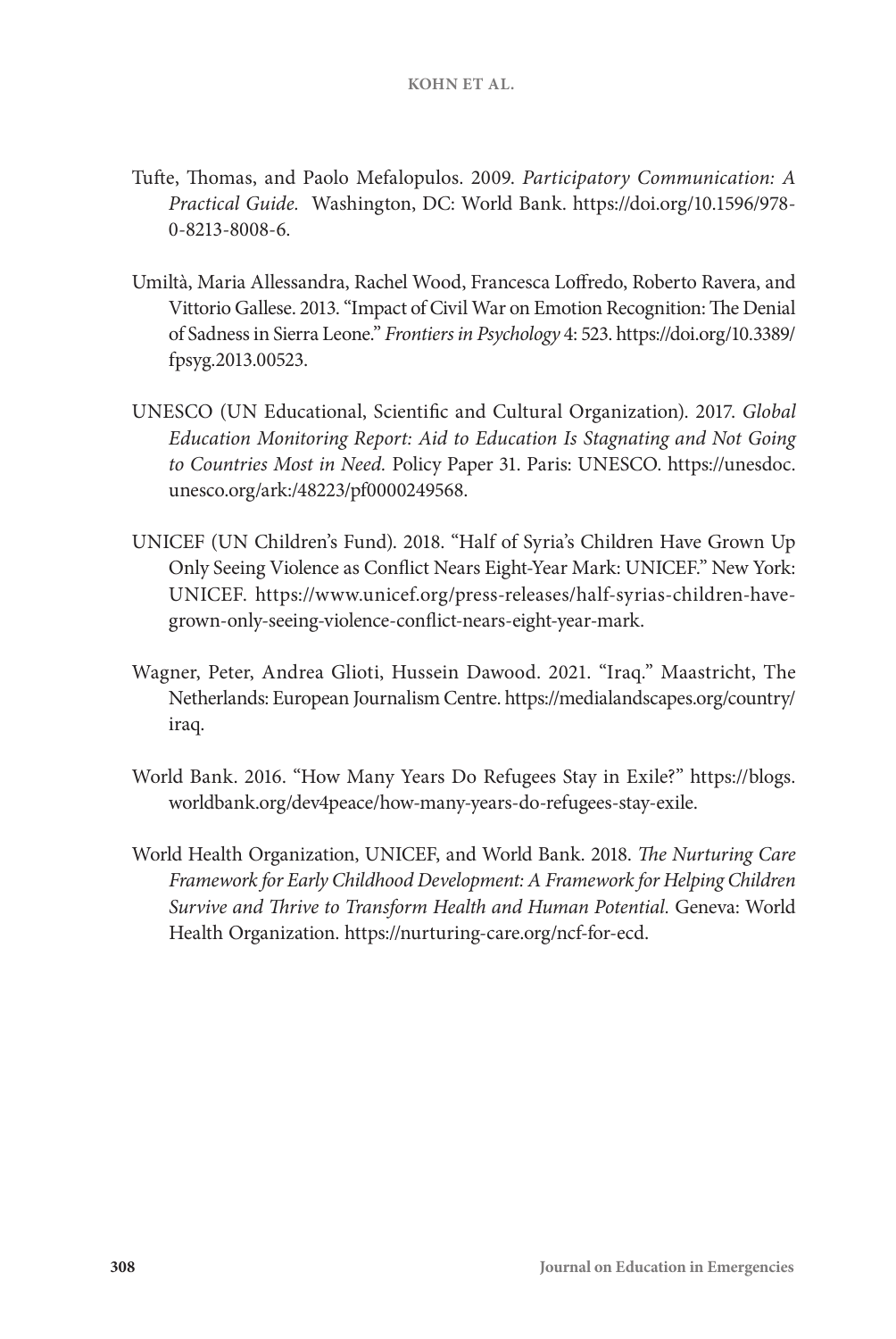#### **USING A PARTICIPATORY APPROACH TO CREATE** *AHLAN SIMSIM*

## **APPENDIX**

| Study                               | Research Methodology                                                     | Purpose/Research Question                                                                                                                                                                                                                                                                                                                                | Number of Participants                                                                                                                                                                                                                             | Countries                       |
|-------------------------------------|--------------------------------------------------------------------------|----------------------------------------------------------------------------------------------------------------------------------------------------------------------------------------------------------------------------------------------------------------------------------------------------------------------------------------------------------|----------------------------------------------------------------------------------------------------------------------------------------------------------------------------------------------------------------------------------------------------|---------------------------------|
| <b>Study 1: Needs</b><br>assessment | Individual in-depth inter-<br>views with caregivers and<br>practitioners | Learn about children's academic<br>and social-emotional needs<br>Understand caregivers' parenting<br>needs<br>Identify and compare caregivers'<br>and practitioners' educational<br>priorities for young children<br>Learn more about the professional<br>needs and challenges of people<br>working directly with young chil-<br>dren and their families | 265 respondents:<br>195 caregivers of children ages<br>$3 - 8$<br>70 practitioners who work with<br>young children (e.g., teachers,<br>teaching assistants, facilitators,<br>social workers, health-care<br>workers, and protection of-<br>ficers) | Iraq, Jordan,<br>Lebanon, Syria |

#### *Table A1:* Study Methodologies and Sampling<sup>5</sup>

<sup>5</sup> While the Ahlan Simsim program covers Iraq, Jordan, Lebanon, and Syria, not all countries were included in all the formative studies, due to budget constraints, access, and security concerns for the research team and respondents. Given the nature of our methodologies and data-collection processes, sampling presents a limitation. While Sesame Workshop has sought feedback through a variety of methods with diverse populations, our samples were not nationally or regionally representative. Selection bias in sampling for the above-mentioned studies restricts our ability to generalize to the population at large, given that some studies over-indexed on displaced populations while others required respondents to have access to a smartphone and the internet, and in some cases, it was not possible to enter certain parts of the region.